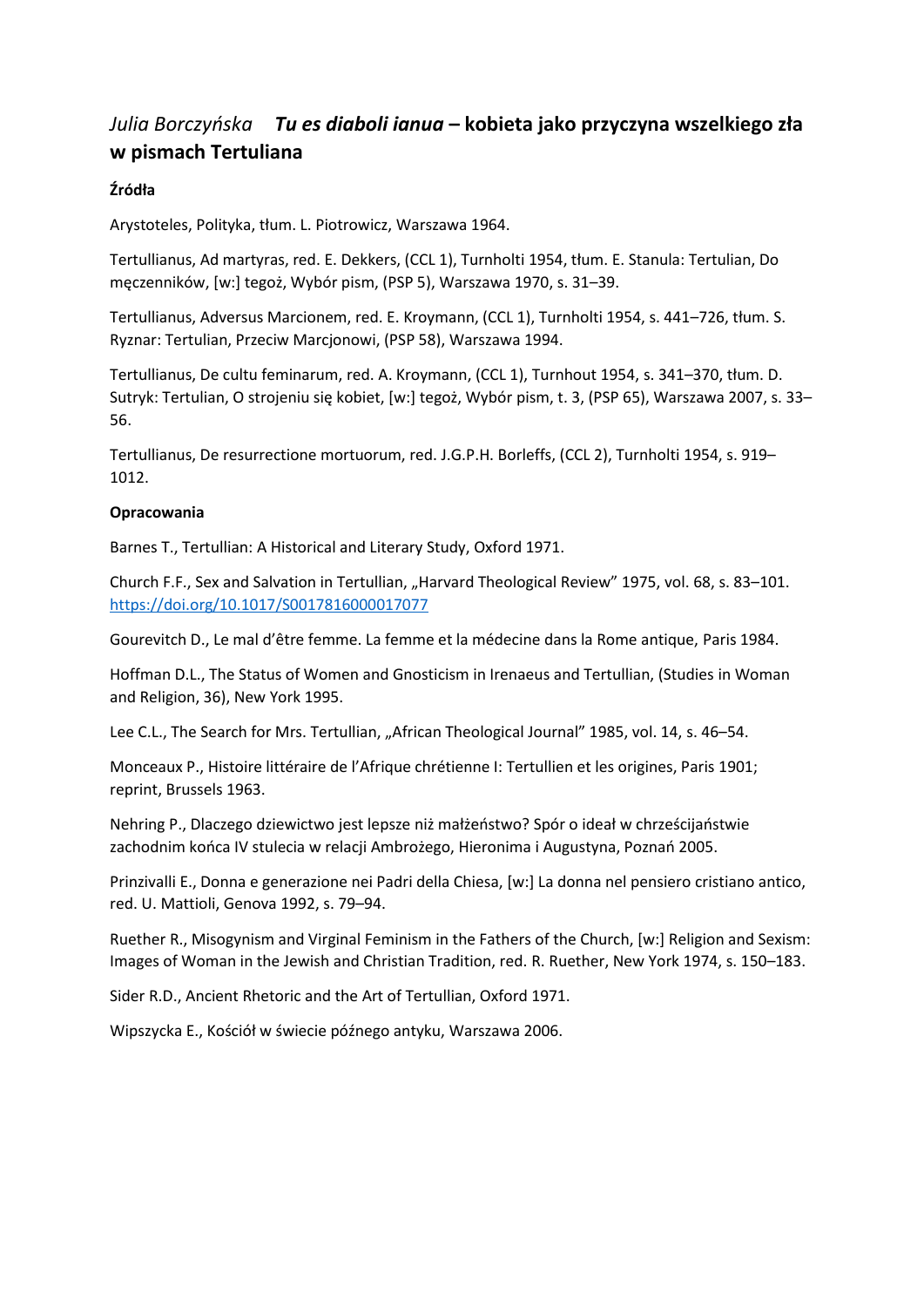# *Karolina Białas* **"Płeć męska" i "płeć słaba". Kobiety w** *Occupatio* **Odona z Cluny**

### **Źródła**

Life of St. Odo of Cluny, red. G. Sitwell, London–New York 1958.

Odon z Cluny, Occupatio, red. A. Swoboda, Lipisiae 1900.

Odon z Cluny, Sermo II in venetratione sanctae Mariae Magdalenae, PL 133, kol. 713–721.

Odon z Cluny, Vita sancti Geraldi Auriliacensis, PL 133, kol. 635–710 (Odon z Cluny,

Vita sancti Geraldi Auriliacensis, red. A.-M. Bultot-Verleysen, Bruxelles 2009).

Sancti Odonis abbatis cluniacensis II Collationum libri tres, PL 133, kol. 517–638.

#### **Opracowania**

Baumans A., Original Sin, The History of Salvation and The Monastic Ideal of St Odon of Cluny in his Occuaptio, [w:] Serta devota in memoriam Guillelmi Lourdaux. Pars posteriori: kultura medieavalis, red. W. Verbeke i in., Leuven 1995, s. 335-357.

Cadden J., Nothing Natural is Shameful: Sodomy and Science in Late Medieval Europe, Philadelphia 2013. <https://doi.org/10.9783/9780812208580>

Dalarun J., The Clerical Gaze, [w:] A History of Women in the West: Silences of the Middle Ages, t. 2, red. Ch. Klapisch-Zuber, London 1995, s. 15-42.

Elliott D., Fallen Bodies: Pollution, Sexuallity and Demonology in the Middle Ages, Philadelphia 1999. <https://doi.org/10.9783/9780812200737>

Goetz H.W., Frauen im frühen Mittelalter. Frauenbild and Frauenleben im Frankenreich, Weimar-Köln-Wien 1995. <https://doi.org/10.7788/boehlau.9783412318383>

Gronowski M.T., Spór o tradycję. Cluny oczami swoich i obcych - pomiędzy pochwałą a negacją, (Źródła Monastyczne. Monografie 1), Kraków 2013.

Holt A., Feminine Sexuality and the Crusades Clerical Opposition to Women as Strategy for Crusades Success, [w:] Sexuality in the Middle Ages and Early Modern Times: New Approches to a Fundamental Cultural-Historical and Literary-Anthropological Theme, red. A. Classen, (Fundamentals of Medieval and Early Modern Culture, 3), Berlin-New York 2008, s. 448-470. <https://doi.org/10.1515/9783110209402.449>

Iogna-Prat D., Études clunisiennes, (Les Médiévistes Francis, 2), Paris 2002. <https://doi.org/10.3917/pica.iogna.2002.01>

Iogna-Prat D., Ład i wykluczenie. Cluny i społeczność chrześcijańska wobec herezji, judaizmu i islamu (1000-1150), tłum. W. Kosiorek, red. M.P. Chojnacki, M.T. Gronowski, (Źródła Monastyczne, Monografie 2), Kraków 2013.

Jansen K.L., Mary Magdalen and the Mendicans: The Preaching of Penance in the Late Middle Ages, "Journal of Medieval History" 1995, vol. 2, s. 1-25. [https://doi.org/10.1016/0304-4181\(94\)00762-Q](https://doi.org/10.1016/0304-4181(94)00762-Q)

Jones Ch.A., Monastic Identity and Sodomic Danger in the Occupatio by Odon of Cluny, "Speculum" 2007, vol. 82, nr 1, s. 1-53. <https://doi.org/10.1017/S0038713400005583>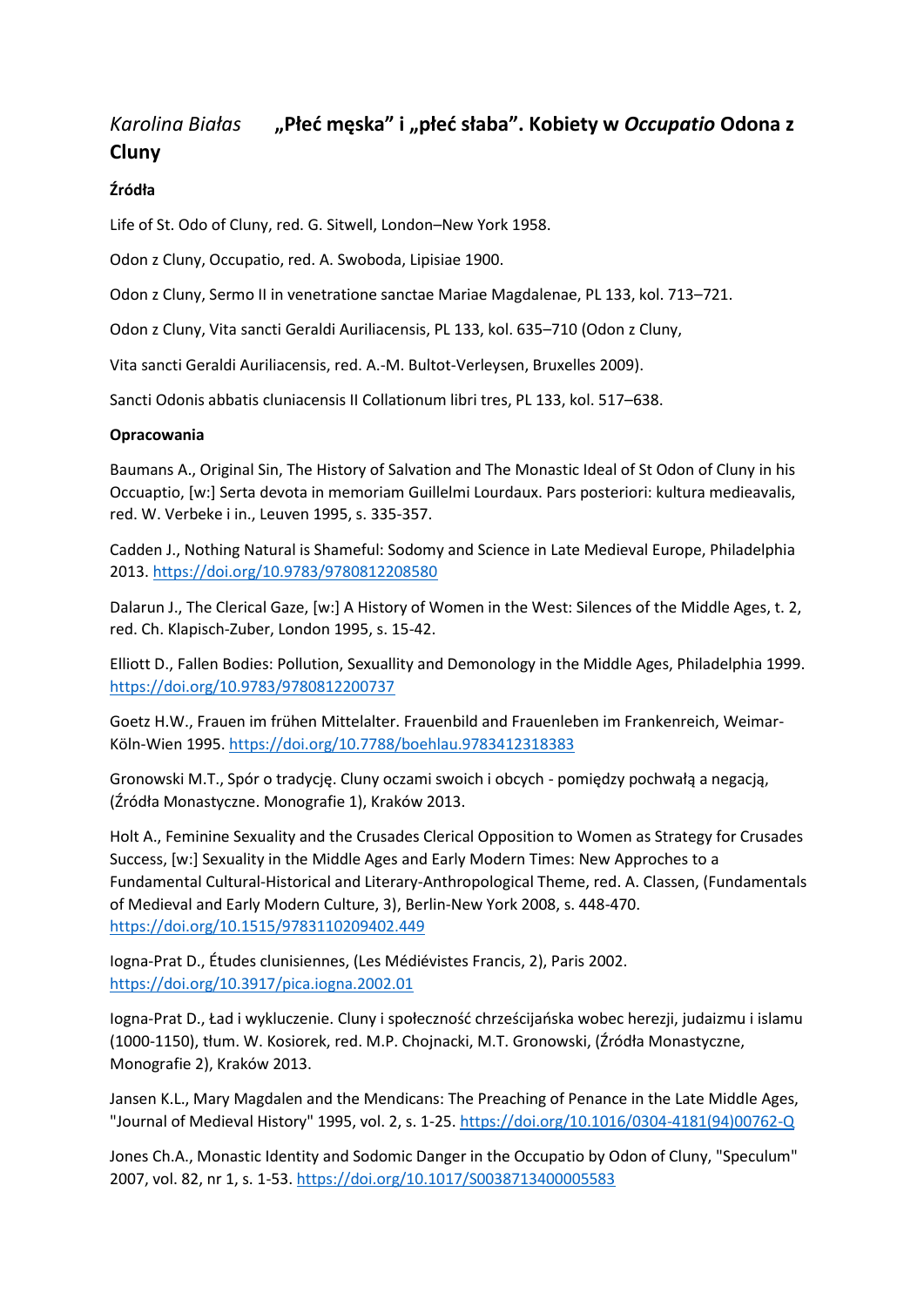Kelly K.C., Performing Virginity and Testing Chastity in the Middle Ages, London-New York 2000.

Kiesel D., Lieben im Irdischen. Freundschaft, Frauen und Familie bei Augustin, Freiburg-München 2008.

Le Goff J., Truong N., Historia ciała w średniowieczu, tłum. I. Kania, Warszawa 2018.

Miller S.A., Medieval Monstrosity and the Female Body, New York-London 2010. <https://doi.org/10.4324/9780203844915>

Nordsieck R., Maria Magdalena, die Frau an Jesu Seite. Zur Frage nach der Identität der Maria Magdalena, der "großen Süderin" und der Maria aus Bethanien und ihrer historischen Bedeutung, Münster 2001.

Pacaut M., Dzieje Cluny, tłum. A. Ziernicki, Kraków 2010.

Rosé I., Construire une société seigneuriale. Itinéraire et ecclésiologie de l'abbé Odon de Cluny (fin du IXe - milieu du Xe siécle), Turnhout 2008. <https://doi.org/10.1484/M.CEM-EB.5.105921>

Schüngel-Straumann H., Die Frau am Anfang. Eva und die Folgen, Münster 1997.

Seelbach L.C., Das weibliche Geschlecht ist ja kein Gebrechen... Die Frau und ihre Gottebenbildlichkeit bei Augustin, Würzburg 2002.

Skwierczyński K., Mury Sodomy. Piotra Damianiego Księga Gomory i walka z sodomią wśród kleru, Kraków 2011.

Thomasset C., The Nature of Woman, [w:] A History of Women in the West: Silences of the Middle Ages, t. 2, red. Ch. Klapisch-Zuber, London 1995, s. 43-69.

Truax J.A., Augustine of Hippo: Defender of Women's Equality?, "Journal of Medieval History" 1990, vol. 16, nr 4, s. 279-299. [https://doi.org/10.1016/0304-4181\(90\)90029-Z](https://doi.org/10.1016/0304-4181(90)90029-Z)

Żurek A., Ewa - pierwsza kobieta w świetle pism świętego Augustyna, "Vox Patrum" 2016, vol. 66, nr 36, s. 139-153. <https://doi.org/10.31743/vp.3451>

### *Jakub Bakiera* **Złe kobiety roku tysięcznego w dziele Rudolfa Glabera**

#### **Źródła**

Raoul Glaber Histories, tłum. i oprac. M. Arnoux, Turnhout 1996.

#### **Opracowania**

Andenna G., "Vent'anni dopo" Rodolfo Il Glabro e il monachesimo come componen delle radici cristiane, [w:] Storie dell'anno Mille. I cinque libri delle Storie di Rodolfo il Glabro, red. G. Andenna, Milano 2004, s. 1–7.

Callahan D.F., Jerusalem and the Cross in the Life and Writings of Ademar of Chabannes, Leiden– Boston 2016. <https://doi.org/10.1163/9789004313682>

Colliot R., Rencontres du Moine Raoul Glaber avec le diable d'apres des Histories, [w:] Le diable au Moyen Age: Doctrine, problemès moraux, représentations, red. J.-P. Poly, Aix-en-Provence 1979, s. 119–132.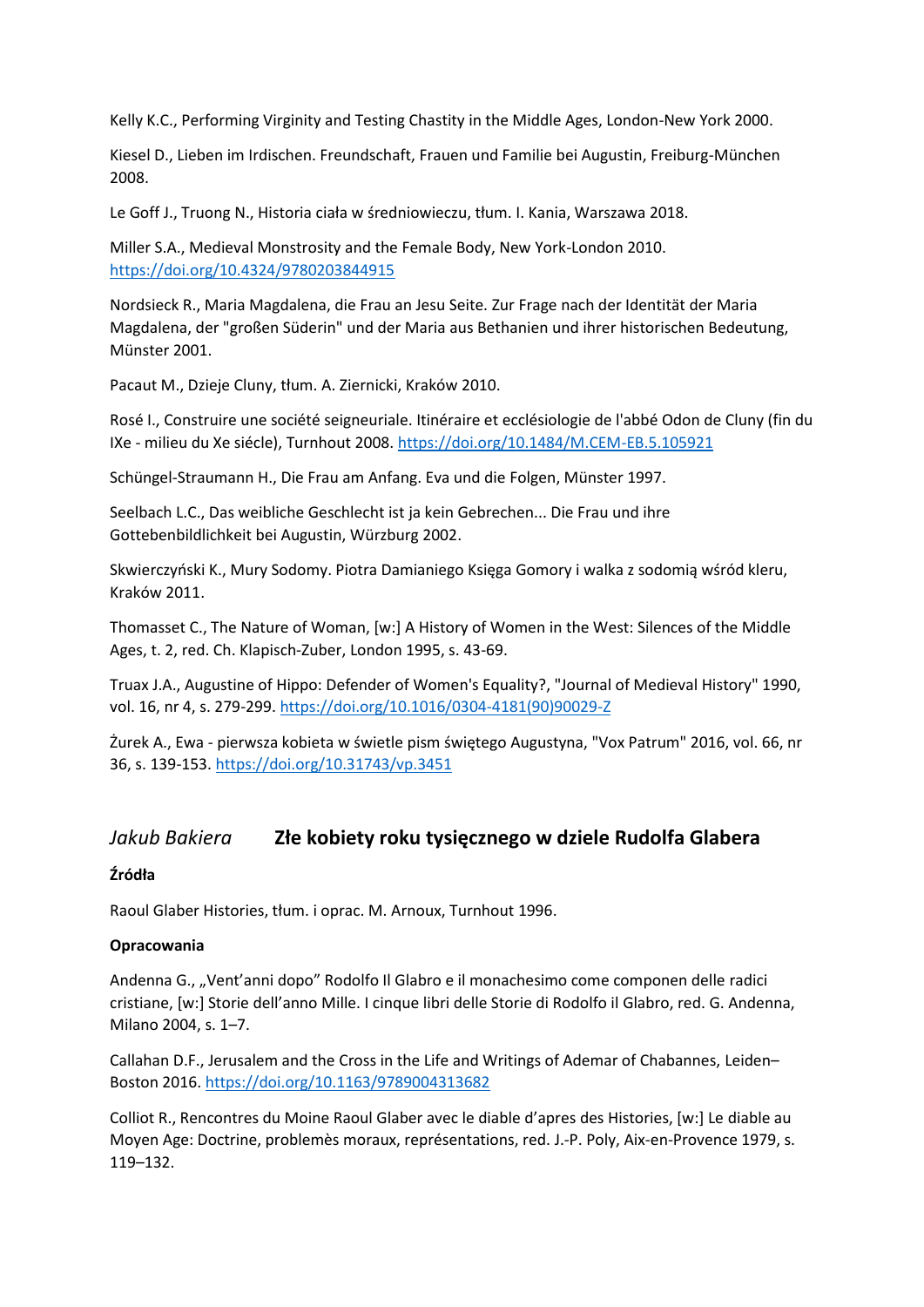Czarnecki P., Kontrowersje wokół herezji XI wieku, "Studia Religiologica" 2016, t. 49, nr 2, s. 99–117.

Duby G., Rok tysięczny, tłum. M. Malewicz, Warszawa 1997.

Duby G., Rycerz, kobieta i ksiądz. Małżeństwo w feudalnej Francji, tłum. H. Geremek, Warszawa 1986.

Elm K., Rodulfus Glaber und die Ketzer. Über den Kampf gegen Satan und Dämonen oder über das Verhältnis von Klerikern und Laien zu Beginn des 11. Jahrhunderts, [w:] Pfaffen und Laien – ein mittelalterlicher Antagonismus?, red. E.C. Lutz, E. Tremp, Freiburg 1996, s. 1–32.

Fałkowski W., Meandry pamięci. Przypadek Rudolfa Glabera, [w:] Mundus hominis – cywilizacja, kultura, natura, red. S. Rosik, P. Wiszewski, Wrocław 2006, s. 5–62.

France J., War and Christendom in Rodulfus Glaber, "Francia: forschungen zur westeuropäischen geschichte" 1989, z. 16, nr 1, s. 107.

Iogna-Prat D., Ład i wykluczenie. Cluny i społeczność chrześcijańska wobec herezji, judaizmu i islamu (1000–1150), tłum. W. Kosiorek, Kraków 2013.

Knowles M.D., Obolensky D., Historia Kościoła, t. 2, tłum. R. Turzyński, Warszawa 1988.

Lambert M., Herezje średniowieczne. Od reformy gregoriańskiej po reformację, tłum. W.J. Popowski, Gdańsk–Warszawa 2002.

Landes R., Relics, Apocalypse, and the Deceits of History: Ademar of Chabannes, 989–1034, Cambridge MA–London 1995.

Skwierczyński K., Long 11th Century, "Quaestiones Medii Aevi Novae" 2018, vol. 23, s. 175–181.

Skwierczyński K., Mury Sodomy: Piotra Damianiego "Księga Gomory" i walka z sodomią wśród kleru, Kraków 2011.

Romagnoli R., Le "Storie" di Rodolfo il Glabro. Strutture culturali e modeli di santità cluniacensi, Bologna 1988.

Rousset P., Raoul Glaber, Interprète de la pensée commune au XI siècle, "Revue D'Histoire de L'Église de France" 1950, nr 36, s. 5–24. <https://doi.org/10.3406/rhef.1950.3084>

Sosnowski M., Prusowie a pszczoły – średniowieczna metaforyzacja ustroju społecznego w tzw. Pasji z Tegernsee, "PRUTHENIA. Pismo poświęcone Prusom i ludom bałtyjskim" 2011, nr 6, s. 203–220.

### *Zofia Załęska* **Średniowieczne tanecznice. O postrzeganiu kobiet w tańcu**

#### **Teksty źródłowe**

Chaucer G., Opowieści kanterberyjskie. Wybór, tłum. H. Pręczkowska, wstęp M. Schlauch, Wrocław 1963.

de Charny G., A Knight's Own Book of Chivalry, wstęp R.W. Kaeuper, tłum. E. Kennedy, Philadelphia 2005.

France A., Le Jongleur de Notre-Dame, wyd. A. Ferroud, Paris 1924.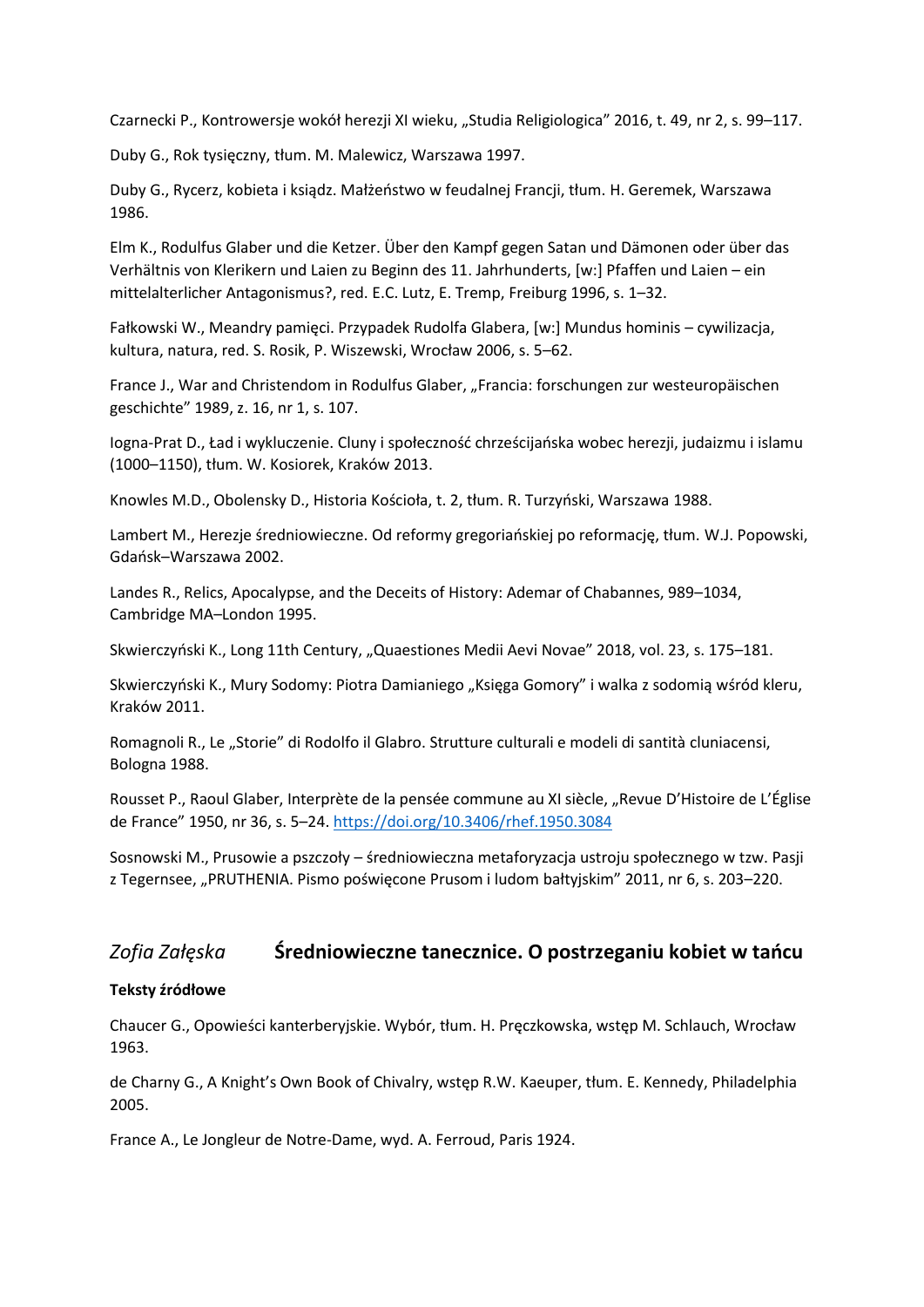Ks. Łęczycki M., Pobudki do unikania grzechu śmiertelnego i kilka innych rozważań pobożnych, tłum. X. J.P., Kraków 1930.

de Lorris G., de Meun J., Powieść o Róży, wybór, tłum. i wstęp M. Frankowska-Terlecka, T. Giermak-Zielińska, Warszawa 1997.

Petrarca F., De Remediis Utriusque Fortunae or Pertrarch's View of Human Life, tłum. S. Dobson, London 1791.

Marcin z Urzędowa, Herbarz polski to jest o przyrodzeniu ziół i drzew rozmaitych, Kraków 1595.

#### **Źródła dostępne online**

<https://biblia.deon.pl/2010/rozdzial.php?id=588&werset=10#W10> (dostęp: 11.11.2019).

#### **Źródła rękopiśmienne**

The Queen Mary Psalter, 1310–1320, British Library, Royal 2 B VII; [https://www.bl.uk/catalogues/illuminatedmanuscripts/record.asp?MSID=6467&CollID=16&NStart=2](https://www.bl.uk/catalogues/illuminatedmanuscripts/record.asp?MSID=6467&CollID=16&NStart=20207) [0207.](https://www.bl.uk/catalogues/illuminatedmanuscripts/record.asp?MSID=6467&CollID=16&NStart=20207)

Book of Hours, ok. 1500, The Morgan Library & Museum, MS H.5; [http://ica.themorgan.org/manuscript/page/71/76991.](http://ica.themorgan.org/manuscript/page/71/76991)

St Omer Psalter, 1330–1440, British Library, Yates Thompson MS 14; [http://www.bl.uk/manuscripts/Viewer.aspx?ref=yates\\_thompson\\_ms\\_14\\_fs001r.](http://www.bl.uk/manuscripts/Viewer.aspx?ref=yates_thompson_ms_14_fs001r)

"Maciejowski Bible", ok. 1240, The Morgan Library & Museum, MS M.638; [https://www.themorgan.org/manuscript/158530.](https://www.themorgan.org/manuscript/158530)

Picture Bible, 1244–1254, The Morgan Library & Museum, MS M.638; [https://www.themorgan.org/collection/crusader-bible/57.](https://www.themorgan.org/collection/crusader-bible/57)

The "Golden Haggadah", 1325–1350, British Library, Additional 27210; [http://www.bl.uk/catalogues/illuminatedmanuscripts/ILLUMIN.ASP?Size=mid&IllID=57239.](http://www.bl.uk/catalogues/illuminatedmanuscripts/ILLUMIN.ASP?Size=mid&IllID=57239)

Recueil – Poésies françaises du XIIIe siècle, 1250–1300, Bibliothèque nationale de France, MS Arsenal 3516[; https://gallica.bnf.fr/ark:/12148/btv1b55000507q/f259.item.](https://gallica.bnf.fr/ark:/12148/btv1b55000507q/f259.item)

Guillaume de Lorris, Jean de Meun, Roman de la Rose, ok. 1380, British Library, Yates Thompson 21; [http://www.bl.uk/catalogues/illuminatedmanuscripts/ILLUMIN.ASP?Size=mid&IllID=45492.](http://www.bl.uk/catalogues/illuminatedmanuscripts/ILLUMIN.ASP?Size=mid&IllID=45492)

Codex Manesse, ok. 1305–1340, Grosse Heidelberger Liederhandschrift Zürich, Cod. Pal. germ. 848; [http://digi.ub.uni-heidelberg.de/touch/cpg848/#page/295.](http://digi.ub.uni-heidelberg.de/touch/cpg848/#page/295)

#### **Opracowania**

Arcangeli A., Dance under Trial: The Moral Debate 1200-1600, "Dance Research: The Journal of the Society for Dance Research" 1994, vol. 12, nr 2, s. 127-155. <https://doi.org/10.2307/1290992>

Duhamel-Amado C., Brunel-Lobrichon G., Życie codzienne w czasach trubadurów, tłum. A. Loba, Poznań 2000.

Huizinga J., Homo ludens. Zabawa jako źródło kultury, tłum. M. Kurecka, W. Wirpsza, Warszawa 1985.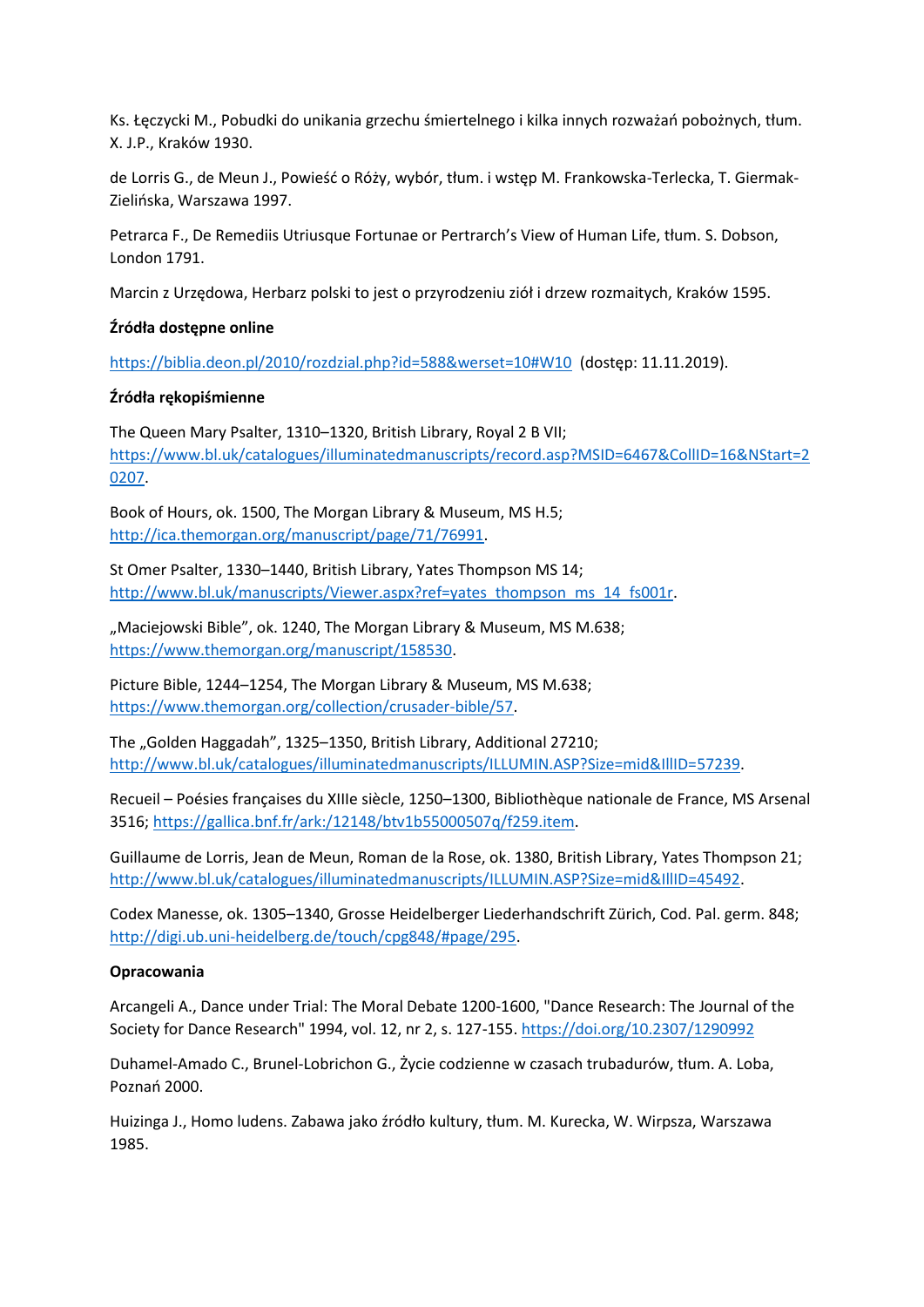Konarska-Zimnicka S., Taniec w Polsce średniowiecznej. Świadectwo źródeł pisanych, Kraków-Kielce 2009.

Lange R., Znaczenie tańca we współczesnej kulturze europejskiej: przegląd ogólny, [w:] Taniec, choreologia, humanistyka. Tom jubileuszowy dedykowany profesorowi Roderykowi Langemu, red. D. Kubinowski, Poznań 2000, s. 103-127.

Mullally R., The Carole: A Study of Medieval Dance, London-New York 2016. <https://doi.org/10.4324/9781315086996>

Neville J., Dance Performance in the Late Middle Ages: A Contested Space, [w:] Visualizing Medieval Performance: Perspectives, Histories, Contexts, red. E. Gertsman, Ashgate 2008, s. 295-310. <https://doi.org/10.4324/9781315084190-18>

Rimmer J., Medieval Instrumental Dance Music, "Music & Letters" 1991, vol. 72, nr 1, s. 61-68. <https://doi.org/10.1093/ml/72.1.61>

Schmitt J.-C., Gest w średniowiecznej Europie, tłum. H. Zaremska, Warszawa 2006.

Seebass T., Iconography and Dance Research, "Yearbook for Traditional Music" 1991, vol. 23, s. 33- 51. <https://doi.org/10.2307/768395>

Wagner A., Christianity and Dance, [w:] International Encyclopedia of Dance, t. 2, red. S.J. Cohen, New York-Oxford 2004, s. 162-169.

Ziolkowski J.M., The Juggler of Notre Dame and the Medievalizing of Modernity, t. 1: The Middle Ages, Cambridge 2018. <https://doi.org/10.11647/OBP.0132>

### *Marcin Śrama* **Czarna legenda królowej Bony w historiografii, teatrze, nauce i publicystyce**

Balzer O., O następstwie tronu w Polsce. Studia historyczno-prawne, Kraków 1897.

Bandtkie J.S., Dzieje narodu polskiego, Wrocław 1835.

Bielski M., Kronika polska, wyd. Jakub Sibeneycher, Kraków 1597.

Biernacka M., Joachim Lelewel. Księgoznawca, bibliotekarz, bibliograf, Warszawa 1993.

Błaszczyk G., Litwa na przełomie średniowiecza i nowożytności 1492–1569, Poznań 2002.

Bobrzyński M., Dzieje Polski w zarysie, Warszawa 1880.

Bogucka M., Anna Jagiellonka, Warszawa 1964.

Bogucka M., Bona Sforza, Wrocław 2009.

Bogucka M., Hołd pruski, Warszawa 1982.

Buras J.S., Bibliographie deutscher Literatur in polnischer Übersetzung, Wiesbaden 1996.

Czacki T., Obraz panowania Zygmunta Augusta, [w:] Dzieła Tadeusza Czackiego, t. 3, oprac. E. hr. Raczyński, Poznań 1845, s. 542–566.

Czartoryska I., Pielgrzym w Dobromilu, Warszawa 1819.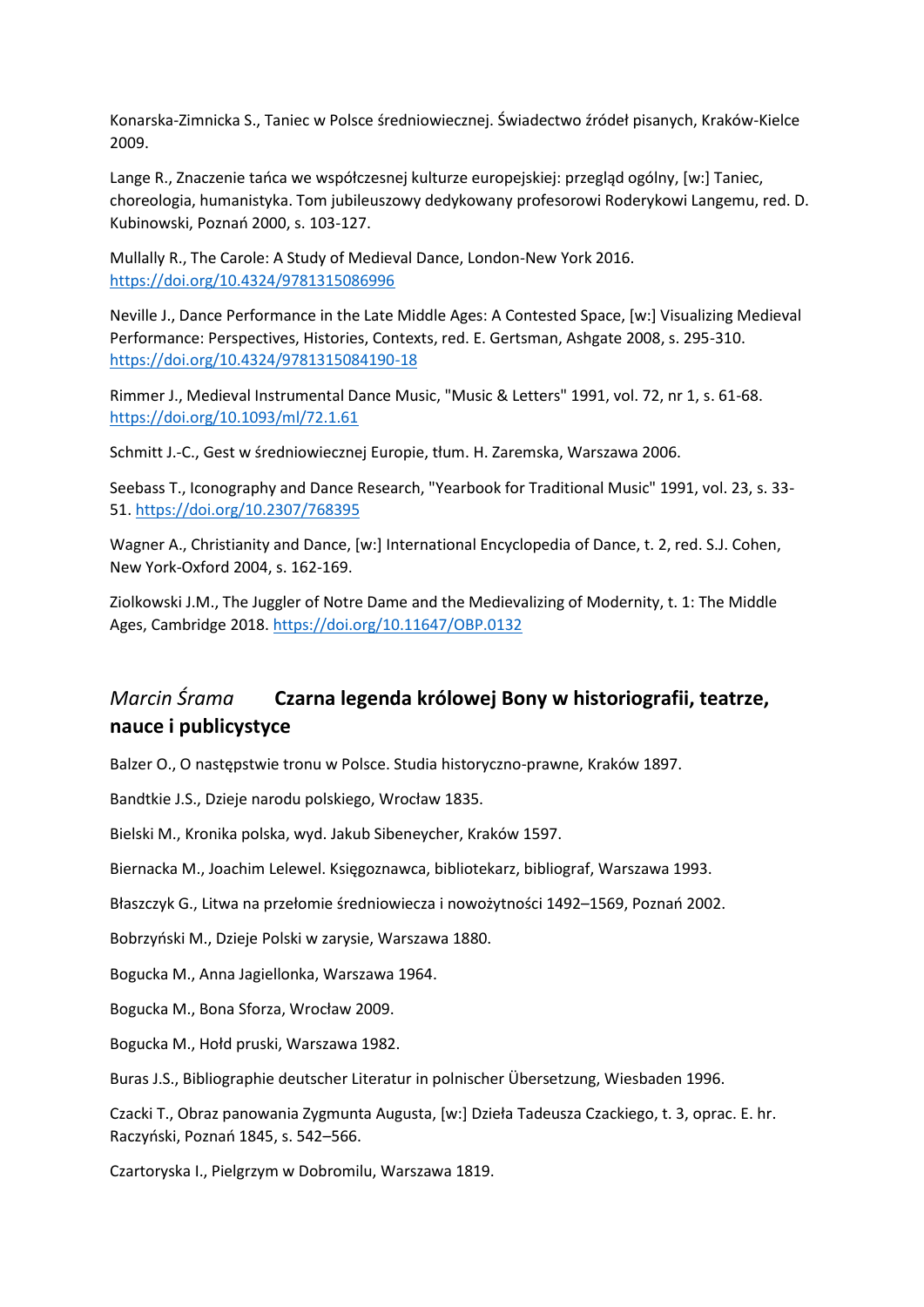Dmochowski F.K., Sztuka rymotwórcza, Wilno 1820.

Feliński A., Barbara Radziwiłłówna, [w:] Polska tragedia neoklasycystyczna, oprac. D. Ratajczakowa, Warszawa 1988, s. 185–296.

Fieguth R., Patos klasycystycznie przytłumiający. O "Barbarze Radziwiłłównie"

Felińskiego, "Pamiętnik Literacki" 1973, z. 2, s. 5–26.

Goehring C., Historia narodu polskiego, przeł J. Szwejkowski, Lwów 1867.

Górnicki Ł., Dzieje Korony Polskiej, [w:] Kroniki Polskie od zgonu Zygmunta I, red. T. Mostowski, Warszawa 1805, s. 269–482.

Grabski A.F., Myśl historyczna polskiego oświecenia, Warszawa 1976.

Grześkowiak-Krwawicz A., Regina libertas, Gdańsk 2006.

Irving W., The Legend of Don Roderick, [w:] Spanish Papers and the Other, t. 1, New York 1866, s. 7– 105.

Janion M., Romantyzm. Studia o ideach i stylu, Warszawa 1969.

Judkowiak B., Wzgardzony wielogłos. Kultura teatralna czasów saskich i jej tradycje, Poznań 2007.

Kaute W., Joachim Lelewel – Michał Bobrzyński. Dwie syntezy dziejów Polski, "Archiwum Historii Filozofii i Myśli Społecznej" 1992, t. 37, s. 161–175.

Kosior K., Bona Sforza and the Realpolitik of Queenly Coundel in Sixtenth-century Poland-Lithuania, [w:] Queenship and Counsel in Early Modern Europe, red. H. Matheson-Pollock, J. Paul, C. Fletcher, Cham 2018, s. 15–32. [https://doi.org/10.1007/978-3-319-76974-5\\_2](https://doi.org/10.1007/978-3-319-76974-5_2)

Kosior K., Outlander, Baby Killer, Poisoner? Rethinking Bona Sforza's Black Legend, [w:] Virtuous or Villainess? The Image of the Royal Mother from the Early Medieval to the Early Modern Era, red. C. Fleiner, E. Woodacre, New York 2016, s. 199-224. [https://doi.org/10.1057/978-1-137-51315-1\\_10.](https://doi.org/10.1057/978-1-137-51315-1_10)

Kropiński L., Ludgarda, [w:] Polska tragedia neoklasycystyczna, oprac. D. Ratajczakowa, Warszawa 1988, s. 1–96.

Krzycki A., Poezje, przeł. E. Jędrkiewicz, oprac. A. Jelicz, Warszawa 1962.

Kuchowicz Z., Obyczaje i postacie Polski szlacheckiej XVI–XVIII wieku, Warszawa 1993.

Lelewel J., Dzieje Polski, Warszawa 1830.

Lipiński T., Wiadomości o dworze Bony i królewien w 1518 roku, "Biblioteka Warszawska. Pismo poświęcone naukom, sztukom i przemysłowi" 1846, s. 639–648.

Niemcewicz J.U., Lelewel J., Śpiewy historyczne Niemcewicza z uwagami Lelewela, Kraków 1833.

Nodzyński T., Naród i jego przyszłość w poglądach Polaków w Wielkim Księstwie Poznańskim, 1815– 1850, Zielona Góra 2004.

Nowak-Dłużewski J., Okolicznościowa poezja polityczna w Polsce. Czasy zygmuntowskie, Warszawa 1966.

Orzechowski S., Kroniki polskie, [w:] Kroniki polskie od zgonu Zygmunta I, red. T. Mostowski, Warszawa 1805, s. 7–268.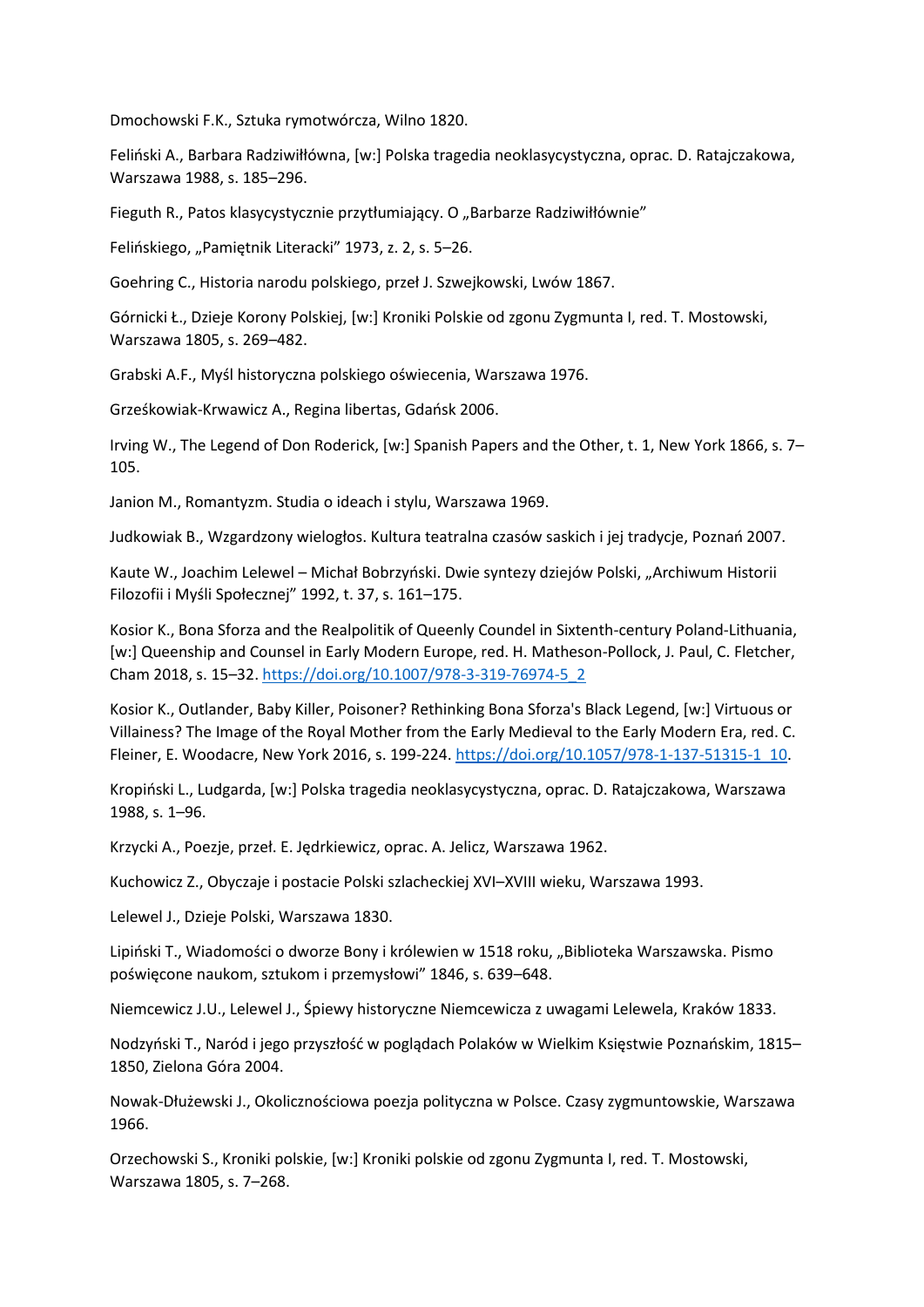Pociecha W., Bona Sforza, [w:] Polski słownik biograficzny, t. 2, Kraków 1936, s. 288–294.

Pociecha W., Królowa Bona (1494–1557), czasy i ludzie odrodzenia, t. 1–4, Poznań 1948– 1958.

Pol W., Pieśni Janusza, cz. 2, [w:] Poezje Wincentego Pola, t. 5, Lwów 1878, s. 159. "Przyjaciel Ludu" 1835.

Ratajczakowa D., Barbara, [w:] Polska tragedia neoklasycystyczna, oprac. D. Ratajczakowa, Warszawa 1988, s. CXXXVII–CXLII.

Rydel L., Zygmunt August, cz. 1–3, Kraków 1913.

Siemieński L., Wieczory pod lipą, czyli historia narodu polskiego, Kraków 1872.

Stadnicki K., O tronie elekcyjnym domu Jagiellonów w Polsce, Lwów 1880.

Szyjkowski M., Dzieje nowożytnej tragedii polskiej. Typ pseudoklasyczny, Kraków 1920.

Tomkowicz S., Barbara Radziwiłłówna u historyków, w rzeczywistości i w poezji, "Przegląd miesięczny", kwiecień 1875, s. 13–23.

Wierzbicki A., Poczet historyków polskich, Poznań 2014.

Wójcicki W., Z rodzinnej zagrody. Życiorysy, Warszawa 1877.

Wybicki J., Zygmunt August, [w:] Dramaty Józefa Wybickiego, oprac. I. Kadulska, Gdańsk 2013, s. 78– 208.

Wyspiański S., Fragmenty dramatyczne. Zygmunt August, Kraków 1958.

### *Agnieszka Pałucka***"Zła kobieta" jako rola – o kreacji tytułowej bohaterki** *Marii Stuart* **Juliusza Słowackiego**

#### **Źródła**

Słowacki J., Maria Stuart, [w:] tegoż, Dzieła wybrane, t. 3, red. J. Krzyżanowski, Wrocław 1983, s. 5– 87.

#### **Opracowania**

Bogucka M., Maria Stuart w legendzie, "Przegląd Humanistyczny" 1989, nr 7, s. 1–29.

Górska I., Między prawdą a odbiciem. Symetria: pamięć – lustro, [w:] Lustro (zwierciadło) w literaturze i kulturze, red. E. Borkowska, A. Borkowski, M. Burta, Siedlce 2006, s. 109–119.

Kosiński D., Zgaszona lampa, "Dialog" 2003, nr 4, s. 122–131.

Libera L., "Maria Stuart". Dramat Juliusza Słowackiego, Zielona Góra 2003.

Płotnicka S., Model miłości w "Marii Stuart" Juliusza Słowackiego, "Prace Literackie" 2009, nr 49, s. 5– 20.

Romaniszyn-Ziomek L., Między filozofią a dramatem. Maria Stuart, Balladyna, Beatryks Cenci, Bielsko-Biała 2012.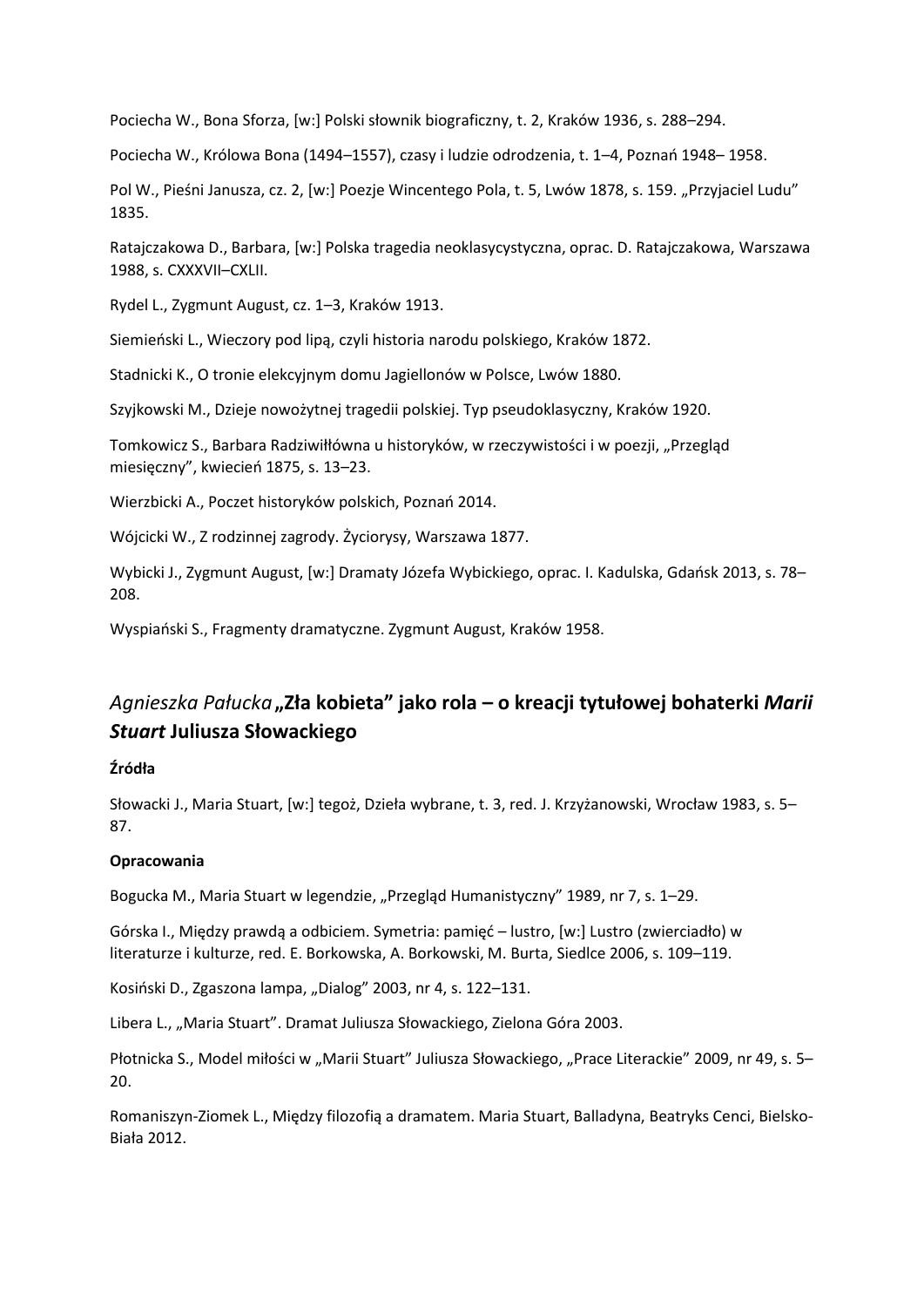Rusek E.I., Czarne kobiety. Motyw Hekate w utworach Juliusza Słowackiego, [w:] Noc: symbol, temat, metafora, t. 2: Noce polskie, noce niemieckie, red. M. Bajko, K. Krotkich, J. Ławski, Białystok 2012, s. 337–364.

Szagot M., Inny pielgrzym, [w:] Znajomym gościńcem: prace ofiarowane Profesorowi Ireneuszowi Opackiemu, red. T. Sławek, Katowice 1993, s. 24–33.

Ziołowicz A., Dramat i romantyczne "Ja", Kraków 2002.

# *Kalina Słaboszowska* **Matka krytyki feministycznej? Christine de Pizan i jej "O Mieście Kobiet"**

### **Źródła**

Christine de Pizan, The Book of the City of Ladies, red. E.J. Richards, New York 1988.

### **Opracowania**

Burliga B., Antyczne reminiscencje w średniowiecznym podręczniku militarnym Krystyny de Pizan Księga uczynków wojennych i rycerstwa, "Studia z Dziejów Średniowiecza" 2017, t. 21, s. 15–35. <https://doi.org/10.4467/25442562SDS.17.001.7003>

Brown-Grant R., Christine de Pizan and the Moral Defence of Women: Reading Beyond Gender, Cambridge 1999.

Caraffi P., Il Libro e la Città: metafore architettoniche e costruzione di una genealogia femminile, [w:] Christine de Pizan: una città per sé, red. P. Caraffi, Roma 2003, s. 19–31.

Gonzáles de Sande M.M., Cristine de Pizzano y el poder de su escritura, "Revista de la Sociedad Española de Italianistas" 2013, vol. 9, s. 211–228.

Kennedy A.J., Christine de Pizan: A Bibliographical Guide, London 1984. <https://doi.org/10.2307/43628902>

Milagros Riviera Garretas M., La Querelle des femmes sulla Città delle Dame, [w:] Christine de Pizan: una città per sé, red. P. Caraffi, Roma 2003, s. 87–97.

Muzzarelli M.G., Christine de Pizan "operaia" della ricostruzione storica? Osservazioni intorno al suo "La vita e i buoni costumi del saggio re Carlo V", [w:] Scritti di StoriaMedievale offerti a Maria Consiglia de Matteis, red. B. Pio, Spoleto 2011, s. 493–513.

Muzzarelli M.G., Un'italiana alla corte di Francia. Christine de Pizan, intellettuale e donna, Bologna 2007.

Niewiński A., Wskazania Christine de Pizan "O czynach zbrojnych i rycerstwie", "Teka Komisji Historycznej" 2016, t. 13, s. 19–40.

Richards E.J., Sexual Metamorphosis, Gender Difference and the Republic of Letters, or Androgyny as a Feminist Plea for Universalism in Christine de Pizan and Virginia Woolf, "Romance Languages Annual" 1991, vol. 2, s. 146–152.

Richards E.J., Sulla natura delle donne e la scrittura di genere, [w:] Christine de Pizan: una città per sé, red. P. Caraffi, Roma 2003, s. 99–113.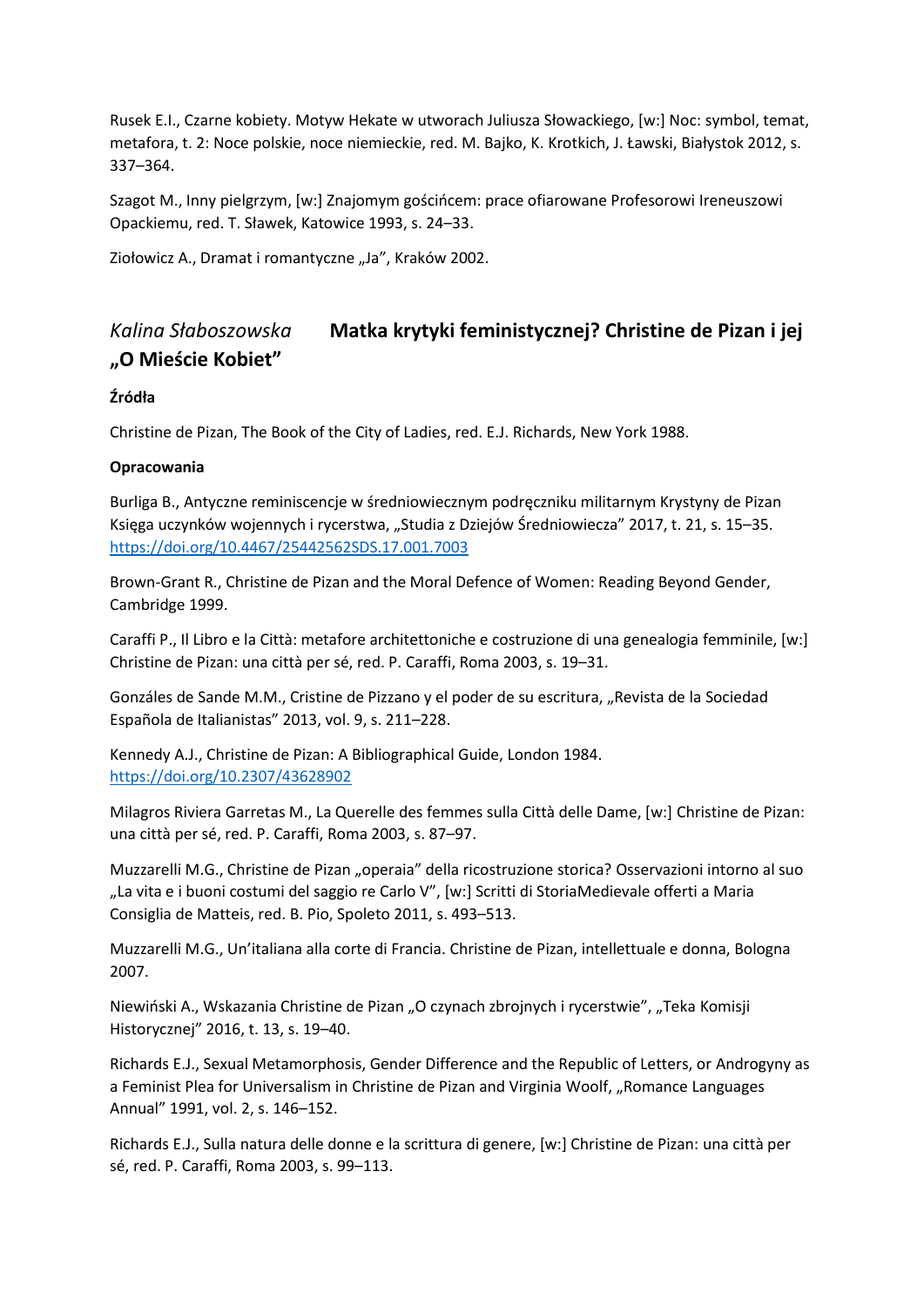Strzelczyk J., Kobieta od pióra? Wokół problematyki twórczości literackiej kobiet w średniowieczu (na przykładzie Krystyny de Pizan), [w:] Causa creandi: o pragmatyce źródła historycznego, red. S. Rosik, P. Wiszewski, Wrocław 2005, s. 33–65.

Strzelczyk J., Krystyna de Pizan o sztuce wojennej, [w:] Od najazdów pogańskich dotąd są państwa Waszej Królewskiej Mości spokojne… Studia ofiarowane w siedemdziesiątą rocznicę urodzin profesorowi Karolowi Olejnikowi, red. Z. Pilarczyk, M. Franz, Toruń 2008, s. 117–128.

Strzelczyk J., Pióro w wątłych dłoniach. O twórczości kobiet w dawnych wiekach, t. 3: Różnorodność (od Agnieszki Blannbekin do Małgorzaty z Nawarry), Warszawa 2017.

Strzelczyk J., W świecie średniowiecznych myśli i emocji. Wybór prac, Poznań 2012.

# *Paulina Fronczak-Chruściel* **Współpodążająca żona czy niepokorna nazistka? Lina Heydrich (1911–1985) w świetle autobiografii**

#### **Źródła archiwalne**

Institut für Zeitgeschichte München, Ed 450.

#### **Źródła drukowane**

Heydrich L., Mein Leben mit einem Kriegsverbrecher, Pfaffenhofen 1976.

Heydrich L., Mein Leben mit Reinhard. Die persönliche Biographie, Gilching 2012.

#### **Opracowania**

Bloch M., Ribbentrop, tłum. G. Siwek, Warszawa 1995.

Dederich M.R., Heydrich. Twarz zła, tłum. J. Pasieka, Wrocław 2008.

Deschner G., Reinhard Heydrich. Statthalter der totalen Macht, Esslingen am Neckar 1977.

Gerwarth R., Kat Hitlera. Biografia Reinharda Heydricha, tłum. A. Wojtasik, Kraków 2013.

Kompisch K., Sprawczynie, tłum. S. Kupisz, N. Badiyan-Siekierzycka, Warszawa 2012.

Koop V., Bormann. Pierwszy po bestii, tłum. B. Nowacki, Warszawa 2015.

Klabunde A., Magda Goebbels. Pierwsza dama Trzeciej Rzeszy, tłum. M. Kilis, Warszawa 2014.

Maiwald S., Mischler G., Seksualność w cieniu swastyki. Świat intymny człowieka w polityce Trzeciej Rzeszy, tłum. R. Wojnakowski, Warszawa 2003.

Schwarz G., Żony SS-manów. Kobiety w elitarnych kręgach III Rzeszy, tłum. B. Nowacki, Warszawa 2016.

Sigmund A.M., Kobiety nazistów II, tłum. J. Raszkowski, Warszawa 2003.

Wyllie J., Żony nazistów. Kobiety kochające zbrodniarzy, tłum. J. Ochab, Warszawa 2020.

#### **Netografia**

<https://www.geni.com/people/Hans-von-Osten/6000000056805285310> (dostęp: 5.02.2020).

<https://www.geni.com/people/Klaus-von-Osten/6000000041361733228> (dostęp: 5.02.2020).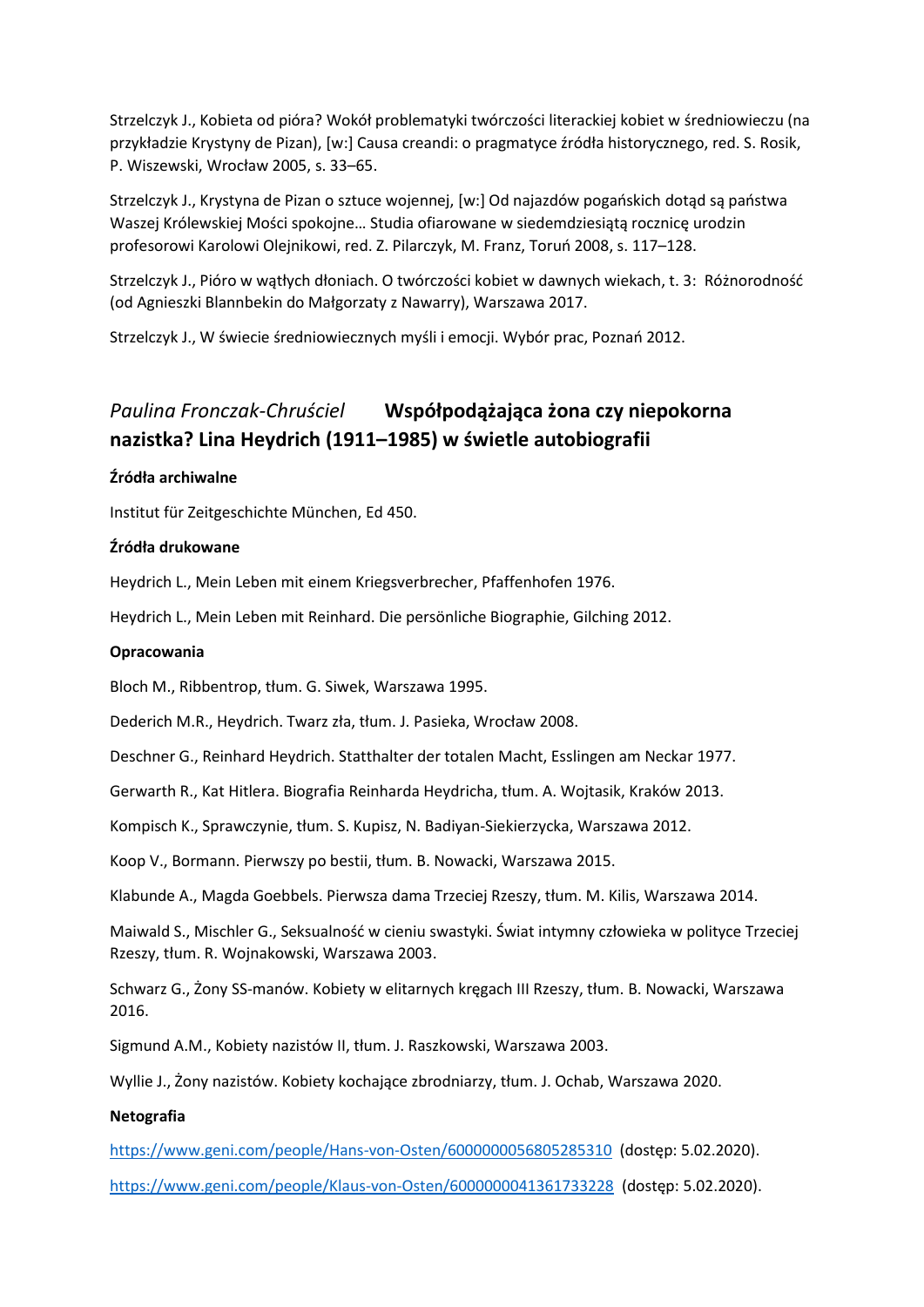### *Beata Janicka* **O obliczach zła w życiu i twórczości Elżbiety Szemplińskiej**

#### **Źródła drukowane**

Szemplińska E., Jak się uczyli współcześni wybitni pisarze polscy, "Wiadomości Literackie" 1936, nr 15.

Szemplińska E., Wiersze, Warszawa 1933.

Szemplińska E., Prawdziwa Ojczyzna, "Czerwony Sztandar" 1939, nr 67.

#### **Dokumenty i rękopisy**

Archiwum Elżbiety Szemplińskiej, teczki zawierające spuściznę pisarki, umieszczone w Książnicy Szczecińskiej.

Archiwum Elżbiety Szemplińskiej-Sobolewskiej w dziale rękopisów Muzeum Literatury w Książnicy Pomorskiej w Szczecinie.

Wycinki prasowe recenzji, listy do Elżbiety Szemplińskiej, sygn. 3637; fragmenty korespondencji Elżbiety Szemplińskiej-Sobolewskiej, sygn. 3638 w Oddziale Rękopisów w Muzeum Literatury w Warszawie.

#### **Opracowania**

Elżbieta Szemplińska. Poezja buntu, "Dziennik Białostocki" 1939, nr 1/72.

Gombrowicz W., Elżbieta Szemplińska. Nowe postacie w literaturze, "Kurier Poranny" 1934, nr 187.

Inglot M., Polska kultura literacka Lwowa lat 1939–1941, Wrocław 1995.

Kott J., Przyczynek do biografii, Kraków 1994.

Kraskowska E., Piórem niewieścim. Z problemów prozy kobiecej dwudziestolecia międzywojennego, Poznań 2003.

Marszałek I., Józef Tischner i filozoficzne koncepcje zła. Czy zło jest w nas, czy między nami?, Kraków 2014.

Matuszewski R., Z bliska, Kraków 1981.

Putrament J., Pół wieku. Wojna, Warszawa 1962.

Shore M., Kawior i popiół, tłum. M. Szuster, Warszawa 2008.

[Szemplińska Elżbieta], Rozmowa z Szemplińską, rozm. S. Pollak, "Nowe Pismo" 1935.

Torańska T., Jak Pomianowski dobił do Moskwy, "Gazeta Wyborcza", dodatek "Duży Format", 22.10.2009.

Wat A., Mój wiek. Pamiętnik mówiony, t. 1, Warszawa 1990.

Wat A., Publicystyka, Warszawa 2008.

Wende J.K., Ta ziemia od innych droższa…, Warszawa 1981.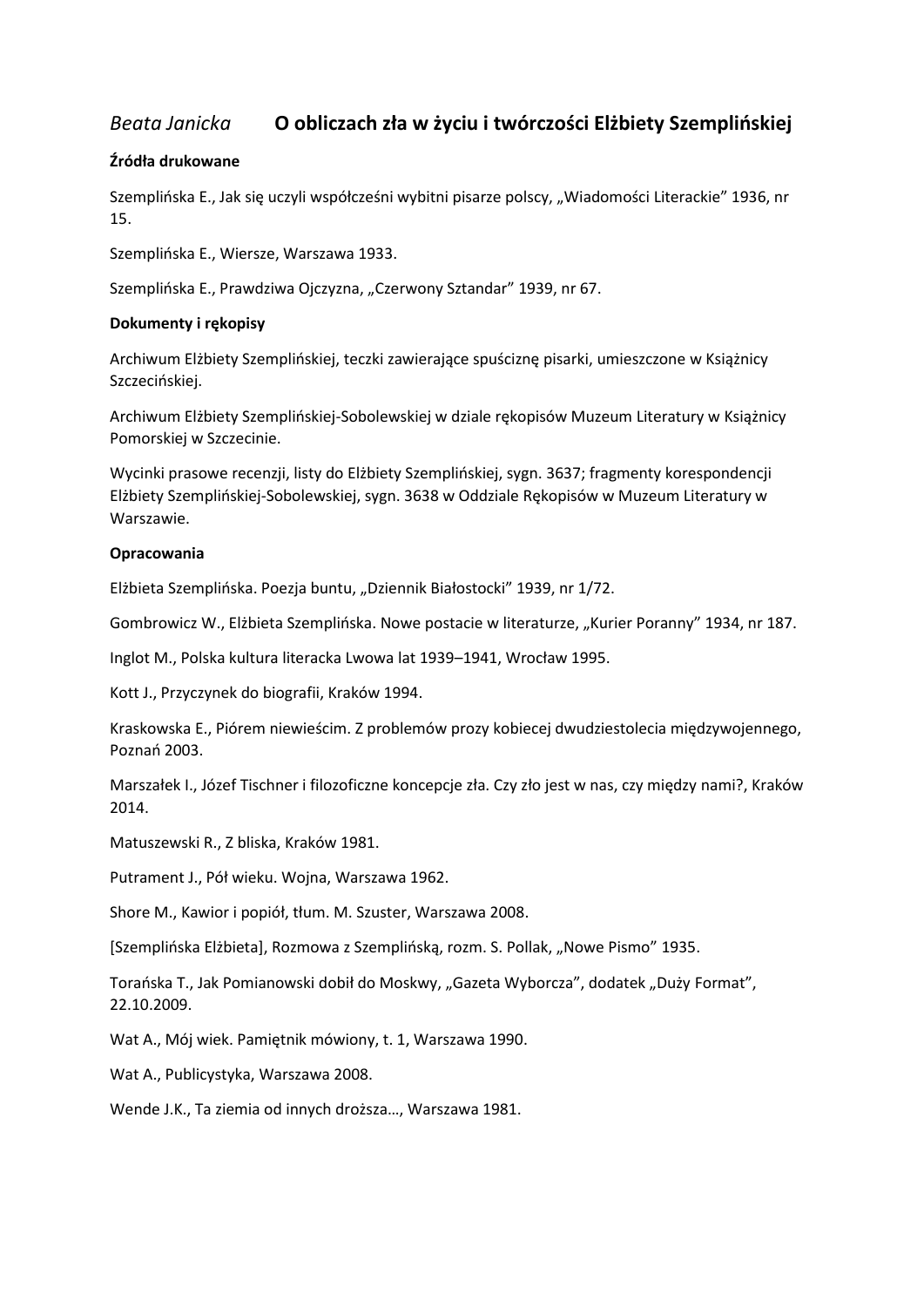Woźniakowski K., "Łańcuch" Elżbiety Szemplińskiej (1941) – zapomniany epizod z dziejów książki i literatury Lwowa czasów II wojny światowej, [w:] Kraków – Lwów: książki, czasopisma, biblioteki, t. 7, red. H. Kosętka, Kraków 2005.

# *Radosław Domazet* **O (nie)moralności kobiecej według filozofa: Plutarch z Cheronei o Kleopatrze**

#### **Źródła**

Aristotle, Nicomachean Ethics, [w:] Aristotle, t. 19, ed. i tłum. H. Rackham, London 1934.

Catullus, Carmina, [w:] Katullus, Poezje wszystkie, tłum. G. Franczak, A. Klęczar, Kraków 2013.

The Greek Magical Papyri in Translation Including the Demotic Spells, red. H.D. Betz, London 1986.

Herodot, Historiae, t. 1–9, ed. N.G. Wilson, Oxford 2015.

Homer, Iliad, [w:] Homeri Opera in Five Volumes, Oxford 1920; pol. przekład za: Homer, Iliada, tłum. K. Jeżewska, Wrocław 1986.

Ovid, Amores, [w:] tegoż, Heroides. Amores, ed. i tłum. G. Showerman, London 1914.

Plato, Laws, [w:] Platonis Opera, ed. J. Burnet, Oxford 1903.

Plato, Phaedrus, [w:] Plato, t. 9, ed. i tłum. H.N. Fowler, London 1925.

Plutarch, Alexander, [w:] Plutarch's Lives, t. 7, ed. B. Perrin, London 1919.

Plutarch, Amatorius, [w:] tegoż, Moralia, t. 9, ed. E.I. Minar, F.H. Sandbach, F.C. Babbitt, London 1961.

Plutarch, Antonius, [w:] Plutarch's Lives, t. 9, ed. i tłum. B. Perrin, London 1920; pol. przekład za: Plutarch, Żywoty sławnych mężów, tłum. M. Brożek, Wrocław 2006.

Plutarch, Artaxerxes, [w:] Plutarch's Lives, t. 11, ed. i tłum. B. Perrin, London 1926.

Plutarch, Cato Younger, [w:] Plutarch's Lives, t. 8, ed. i tłum. B. Perrin, London 1919.

Plutarch, Comparison of Demetrius and Antony, [w:] Plutarch's Lives, t. 9, ed. B. Perrin, London 1920.

Plutarch, Conjugalia praecepta, [w:] tegoż, Moralia, t. 2, red. F.C. Babbitt, London 1928.

Plutarch, Coriolan, [w:] Plutarch's Lives, t. 4, ed. i tłum. B. Perrin, London 1916.

Plutarch, De fortuna, [w:] tegoż, Moralia, t. 2, ed. i tłum. F.C. Babbitt, London 1928.

Plutarch, De sera numinis vindicta, [w:] Plutarch's Morals, t. 4, ed. i tłum. W.W. Goodwin, Boston 1874.

Plutarch, De virtute morali, [w:] tegoż, Moralia, t. 6, ed. i tłum. W.C. Helmbold, London 1939.

Plutarch, Demetrius, [w:] Plutarch's Lives, t. 9, ed. B. Perrin, London 1920.

Plutarch, Dion, [w:] Plutarch's Lives, t. 6, ed. i tłum. B. Perrin, London 1918.

Plutarch, Pompey, [w:] Plutarch's Lives, t. 5, ed. B. Perrin, London 1917.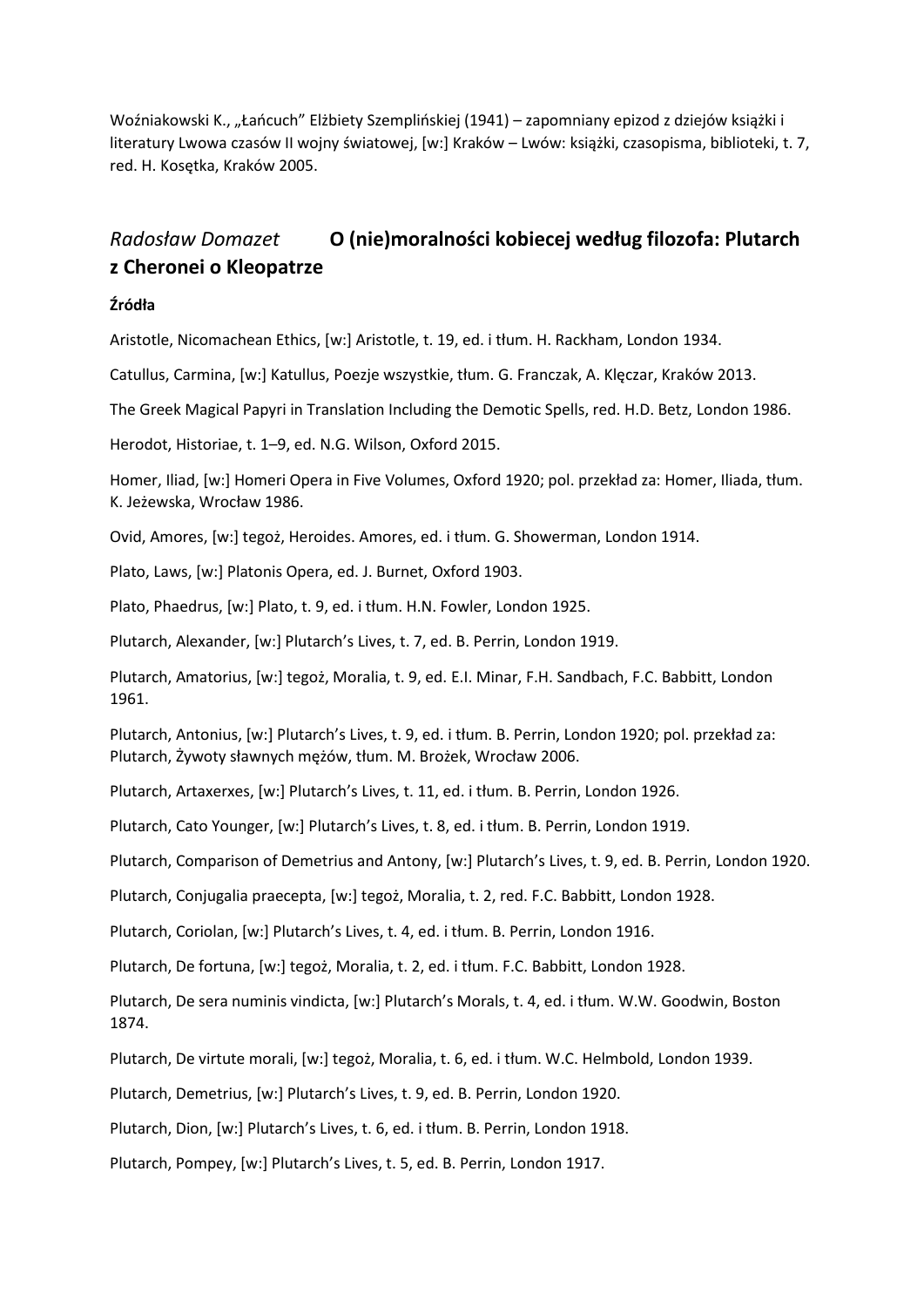Plutarch, Praecepta gerendae reipublica, [w:] tegoż, Moralia, t. 10, ed. i tłum. H.N. Fowler, London 1936.

Plutarch, Questionum convivalium, [w:] tegoż, Moralia, t. 9, ed. E.I. Minar, F.H. Sandbach, F.C. Babbitt, London 1961.

Plutarch, Quomodo adulator ab amico internoscatur, [w:] tegoż, Moralia, t. 1, ed. F.C. Babbitt, London 1927.

Propertius, Elegies, ed. i tłum. G.P. Goold, London 1990.

Xenophon, Economics, [w:] Xenophon, t. 4, ed. W. Heinemann, London 1979.

#### **Opracowania**

Albini F., Family and the Formation of Character: Aspects of Plutarch's Thought, [w:] Plutarch and his Intellectual World, red. J. Mossman, London 1997, s. 64-65.

Beneker J., Sex, Eroticism, and Politics, [w:] A Companion to Plutarch, red. M. Beck, Oxford 2014, s. 503-515. <https://doi.org/10.1002/9781118316450.ch34>

Brenk F.E., Antony-Osiris, Cleopatra-Isis: The End of Plutarch's Antony, [w:] Plutarch and the Historical Tradition, red. P.A. Stadter, London 1992, s. 159-182.

Brenk F.E., Plutarch's Life 'Markos Antonios': A Literary and Cultural Study, Berlin 1992. <https://doi.org/10.1515/9783110854725-010>

Domazet R., Kobiety rządzą. Walki na dworze perskim za Artakserksesa II według Plutarcha z Cheronei, [w:] Kobiety i władza, red. K. Białas, K. Jóźwik, K. Słaboszowska, Warszawa 2019, s. 57-70. <https://doi.org/10.31338/uw.9788323541202.pp.57-69>

Duff T., Models of Education in Plutarch, "Journal of Hellenic Studies" 2008, vol. 128, s. 1-26. <https://doi.org/10.1017/S0075426900000033>

Korus K., Program wychowawczy Plutarcha z Cheronei, Wrocław 1978.

Mock C.A., Plutarch's Life of Antony: Translation and Commentary, Knoxville 2005.

Nikolaidis A.G., Plutarch on Women and Marriage, "Wiener Studien" 1997, vol. 110, s. 27-88.

Polman G.H., Chronological Biography and Akme in Plutarch, "Classical Philology" 1974, vol. 69, nr 3, s. 169-177. <https://doi.org/10.1086/366083>

Soares C., Childhood and Youth, [w:] A Companion to Plutarch, red. M. Beck, Oxford 2014, s. 373-391 <https://doi.org/10.1002/9781118316450.ch25>

Swain S., Cultural Interchange in Plutarch's "Antony", "Quaderni Urbinati di Cultura Classica" 1990, vol. 34, nr 1, s. 151-157. <https://doi.org/10.2307/20547036>

Tatum W.J., The Regal Image in Plutarch's Lives, "The Journal of Hellenic Studies" 1996, vol. 116, s. 135-151. <https://doi.org/10.2307/631961>

Tsouvala G., Love and Marriage, [w:] A Companion to Plutarch, red. M. Beck, Oxford 2014, s. 191- 206. <https://doi.org/10.1002/9781118316450.ch13>

Walcot P., Plutarch on Sex, "Greece & Rome" 1998, vol. 45, nr 2, s. 166-187. <https://doi.org/10.1017/S0017383500033660>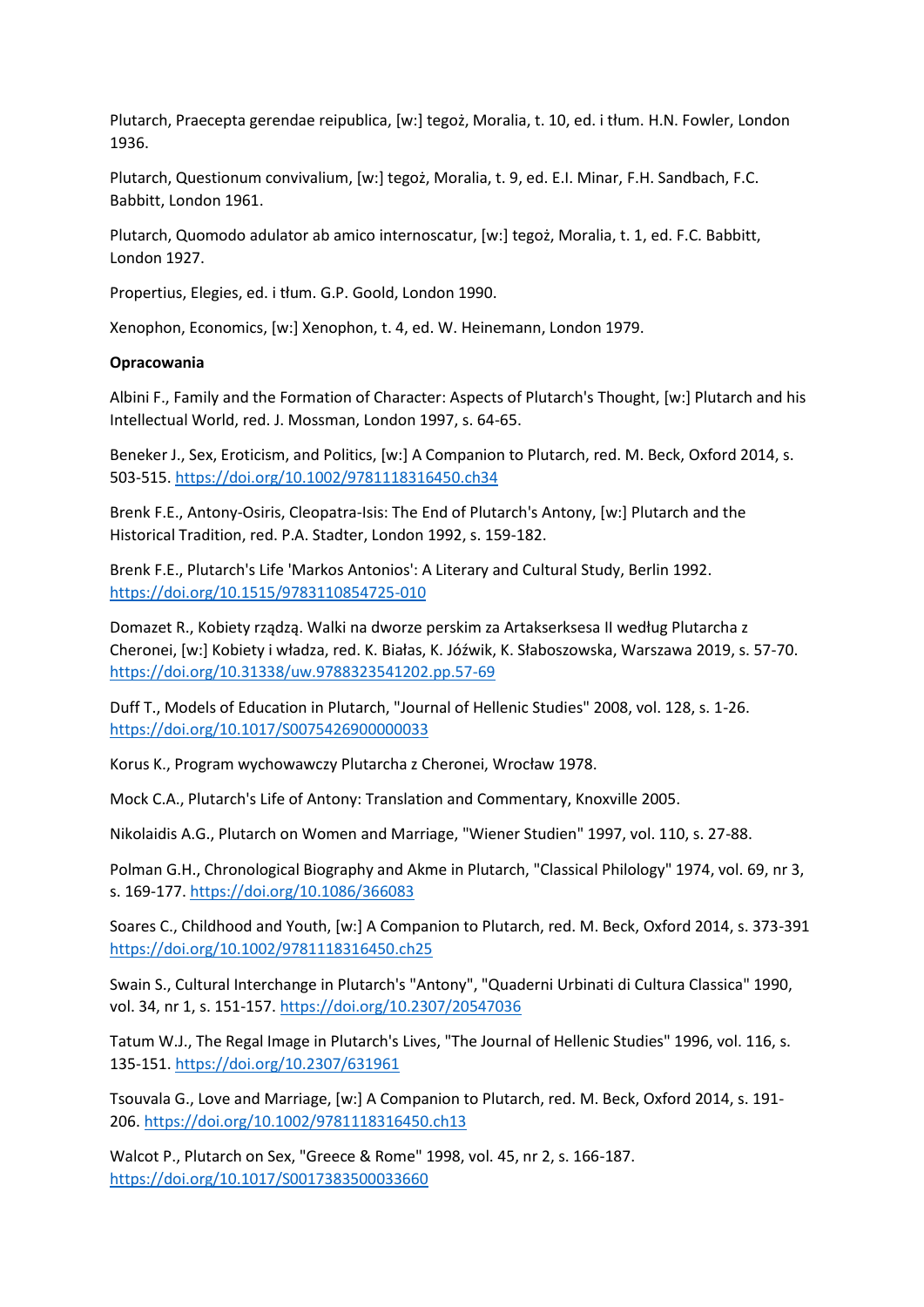Wet B.X., Contemporary Sources in Plutarch's Life of Antony, "Hermes" 1990, t. 118, z. 1, s. 80-90.

# *Antonina Pawłowska* **Angielskie ślimaki w irlandzkim ogrodzie – poglądy polityczne i społeczne Constance Markievicz**

#### **Źródła**

Dane statystyczne dotyczące wyborów powszechnych w 1918 roku, [https://www.ark.ac.uk/elections/h1918.htm.](https://www.ark.ac.uk/elections/h1918.htm)

Debata Dáil Éireann z dnia 21 stycznia 1919, [https://www.oireachtas.ie/en/debates/debate/dail/1919-01-21/4/.](https://www.oireachtas.ie/en/debates/debate/dail/1919-01-21/4/)

Debata Dáil Éireann z dnia 2 kwietnia 1919, [https://www.oireachtas.ie/en/debates/debate/dail/1919-04-02/6/.](https://www.oireachtas.ie/en/debates/debate/dail/1919-04-02/6/)

Dokumenty Biura Historii Militarnej Irlandii, Zeznanie W.S. 0391. Helen Molony, [http://www.militaryarchives.ie/collections/online-collections/bureau-of-militaryhistory-1913-](http://www.militaryarchives.ie/collections/online-collections/bureau-of-militaryhistory-1913-1921/reels/bmh/BMH.WS0391.pdf) [1921/reels/bmh/BMH.WS0391.pdf.](http://www.militaryarchives.ie/collections/online-collections/bureau-of-militaryhistory-1913-1921/reels/bmh/BMH.WS0391.pdf)

Dokumenty Biura Historii Militarnej Irlandii, Zeznanie W.S. 0585. Frank Robbins, [http://www.militaryarchives.ie/collections/online-collections/bureau-of-militaryhistory-1913-](http://www.militaryarchives.ie/collections/online-collections/bureau-of-militaryhistory-1913-1921/reels/bmh/BMH.WS0585.pdf) [1921/reels/bmh/BMH.WS0585.pdf.](http://www.militaryarchives.ie/collections/online-collections/bureau-of-militaryhistory-1913-1921/reels/bmh/BMH.WS0585.pdf)

Dokumenty Biura Historii Militarnej Irlandii, Zeznanie W.S. 0939. Ernest Blyhe, [www.militaryarchives.ie/collections/online-collections/bureau-of-military-history-1913-](http://www.militaryarchives.ie/collections/online-collections/bureau-of-military-history-1913-1921/reels/bmh/BMH.WS0939.pdf) [1921/reels/bmh/BMH.WS0939.pdf.](http://www.militaryarchives.ie/collections/online-collections/bureau-of-military-history-1913-1921/reels/bmh/BMH.WS0939.pdf)

Irlandzki Spis Powszechny 1911 r., dokument B.44, [http://www.census.nationalarchives.ie/reels/nai000208710/.](http://www.census.nationalarchives.ie/reels/nai000208710/)

Markievicz C., A Woman with a Garden, "Bean na hÉireann" 1909, nr 8.

Markievicz C., Prison Letters of Countess Markievicz, London 1977.

Markievicz C., Women Ideals and the Nation: A Lecture Delivered to the Students' National Literary Society, Dublin 1908. Wydanie, na którym bazuje artykuł, nosi tytuł: A Call to the Women of Ireland, Dublin 1918, [https://digitalcollections.tcd.ie/content/232/pdf/232.pdf.](https://digitalcollections.tcd.ie/content/232/pdf/232.pdf)

Mowa pogrzebowa Eamona de Valery wygłoszona na pogrzebie Constance Markievicz, [https://fiannaeireannhistory.wordpress.com/2016/07/17/constance-markievicz-funeral-oration](https://fiannaeireannhistory.wordpress.com/2016/07/17/constance-markievicz-funeral-oration-delivered-by-eamon-de-valera/)[delivered-by-eamon-de-valera/.](https://fiannaeireannhistory.wordpress.com/2016/07/17/constance-markievicz-funeral-oration-delivered-by-eamon-de-valera/)

Obituary - Sir Henry Gore-Booth, "The Times", 19.11.1900.

#### **Opracowania**

Arrington L., Revolutionary Lives: Constance and Casimir Markievicz, Princeton 2015. <https://doi.org/10.2307/j.ctvc776nf>

Foy M.T., Barton B., The Easter Rising, Cheltenham 2011.

Levenson L., Natterstad J.H., Hanna Sheehy-Skeffington: Irish Feminist, New York 1989.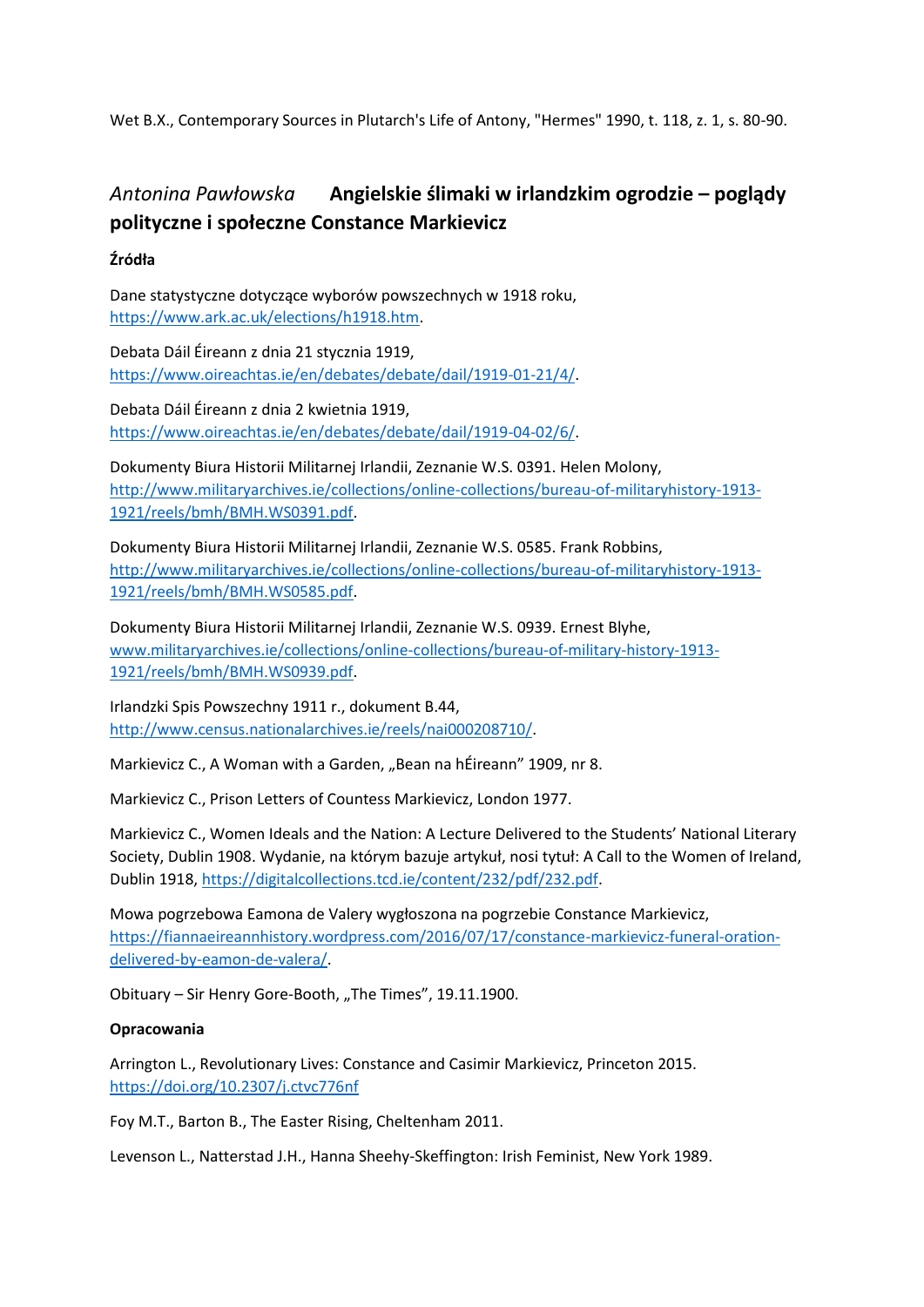Luddy M., Women in Ireland 1800-1918: A Documentary History, Cork 1995.

Miodowski A., Radykalny feminizm Aleksandry Kołłontaj i próby urzeczywistnienia jego pryncypiów w przestrzeni społeczno-obyczajowej Rosji Sowieckiej (1917-1922), "Czasopismo Naukowe Instytutu Studiów Kobiecych" 2016, t. 1, nr 1, s. 24-44. <https://doi.org/10.15290/cnisk.2016.01.01.02>

Oikarinen S., A Dream of Liberty: Constance Markievicz's Vision of Ireland, 1908-1927, Tampere 1998.

Robbins F., Under the Starry Plough: Recollections of the Irish Citizen Army, Dublin 1977.

Ryan L., Furies and Die Hards: Women and Irish Republicanism in the Early Twentieth Century, "Gender & History" 1999, vol. 11, nr 2, s. 256-275. <https://doi.org/10.1111/1468-0424.00142>

Steele K., Constance Markievicz and the Politics of Memory, [w:] Irish Women and Nationalism, red. L. Ryan, M. Ward, Dublin 2004.

Steele K., Constance Markievicz's Allegorical garden: Femininity, Militancy, and the Press, "Women's Studies" 2000, vol. 29, nr 4, s. 423-447. <https://doi.org/10.1080/00497878.2000.9979325>

Swoboda G., Dublin 1916, Warszawa 2006.

# *Agnieszka Goluch* **"Dwulicowa istota". Wizerunek Marii Kazimiery w dziewiętnastowiecznej prasie kobiecej**

#### **Źródła**

Boy-Żeleński T., Marysieńka Sobieska, Lwów 1937.

"Niewiasta" 1861.

"Tygodnik Mód i Powieści" 1899.

Waliszewski K., Marysieńka: Marie de la Grange d'Arquien reine de Pologne femme de Sobieski 1641–1716, Paris 1898.

#### **Opracowania**

Czarniecka A., "Odkryta maszkara". Maria Kazimiera d'Arquien w pismach politycznych końca XVII wieku, "Przegląd Zachodniopomorski" 2012, z. 2, s. 27-40.

Dybel P., "Histeria" – inny język kobiecości, "Teksty Drugie" 2006, z. 6, s. 123–136.

Fleming D., Warszawianka w kąpieli. Problem higieny w warszawskiej prasie kobiecej lat 1860–1918, Warszawa 2008.

Franke J., Polska prasa kobieca w latach 1820–1918. W kręgu ofiary i poświęcenia, Warszawa 1999.

Hoff J., Wzory obyczajowe dla kobiet w świetle kodeksów obyczajowych XIX i początków XX wieku, [w:] Kobieta i edukacja na ziemiach polskich w XIX i XX w., cz. 1, red. A. Żarnowska, A. Szwarc, Warszawa 1992, s. 51–57.

Jaskuła R., Czasopismo "Niewiasta" (1860–1863): szkic monograficzny, "Rocznik Historii Czasopiśmiennictwa Polskiego" 1973, z. 4, s. 453–494.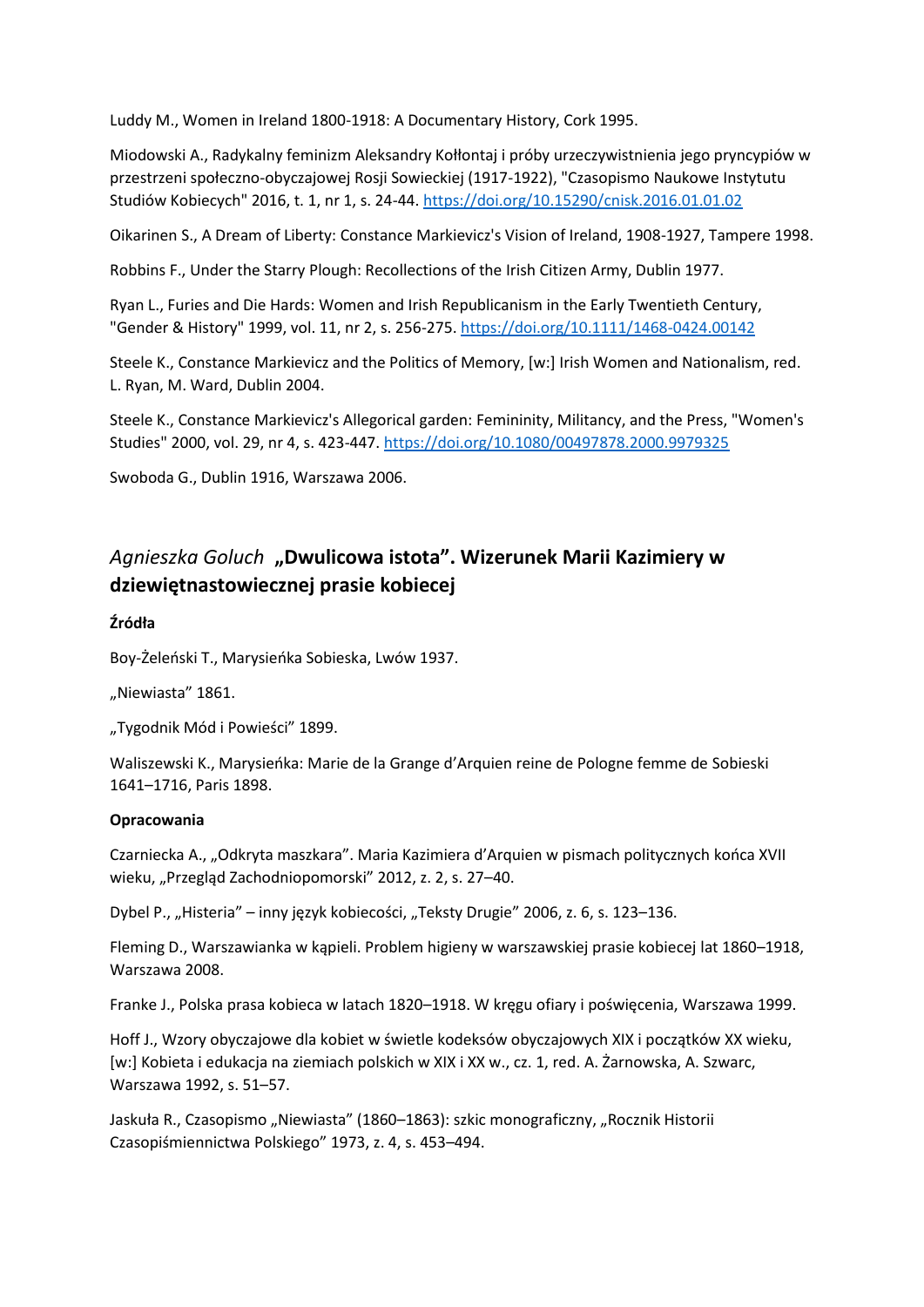Komaszyński M., Maria Kazimiera D'Arquien Sobieska królowa Polski 1641–1716, Kraków–Wrocław 1984.

Komaszyński M., Piękna królowa. Maria Kazimiera d'Arquien Sobieska, Kraków 1995.

Mrówczyńska D., Wzorzec społeczny królowej w Polsce XVI wieku, [w:] Społeczeństwo staropolskie. Studia i szkice, t. 3, red. A. Wyczański, Warszawa 1983, s. 49–70.

Stawiak-Ososińska M., Ponętna, uległa, akuratna… Ideał i wizerunek kobiety polskiej pierwszej połowy XIX wieku w świetle ówczesnych poradników, Kraków 2010.

Szkoda J., Postać Marii Kazimiery Sobieskiej w historiografii polskiej XIX w., "Sobótka" 1980, z. 2, s. 323–326.

# *Igor Michał Niewiadomski* **Złe emocje u znakomitych mistrzyń sportu, czyli o konflikcie między Haliną Konopacką a Jadwigą Wajsówną na arenach sportowych w dwudziestoleciu międzywojennym**

#### **Źródła archiwalne**

AP Warszawa, Oddział Grodzisk Mazowiecki, Akt urodzenia Leonardy Konopackiej.

Archiwum Rodzinne Alicji Kęszyckiej.

#### **Prasa**

"Przegląd Sportowy" 1928-1936.

"Raz, Dwa, Trzy" 1928-1936.

"Sportowiec" 1928-1936.

"Stadjon" 1924-1936.

#### **Wspomnienia**

Waysówna J., Z dyskiem przez świat, Warszawa 1954.

#### **Źródła filmowe**

Olympia, reż. Leni Riefenstahl, 1938.

#### **Opracowania**

Barański W., Olimpijka z mieczykiem Chrobrego – Jadwiga Wajsówna, 16.03.2016, <http://www.narodowalodz.pl/olimpijka-z-mieczykiem-chrobrego-jadwiga-wajsowna/> (dostęp: 25.02.2020).

Bogusz A., Sokolstwo łódzkie 1905–1995, Łódź 1995.

Cenckiewicz S., Pułkownik Matuszewski 1891–1946, Warszawa 2017.

Chełmecki J., Sport w wychowaniu narodowym Towarzystwa Gimnastycznego "Sokół" w Warszawie w okresie międzywojennym, [w:] Z dziejów wychowania fizycznego, sportu i turystyki w Polsce i w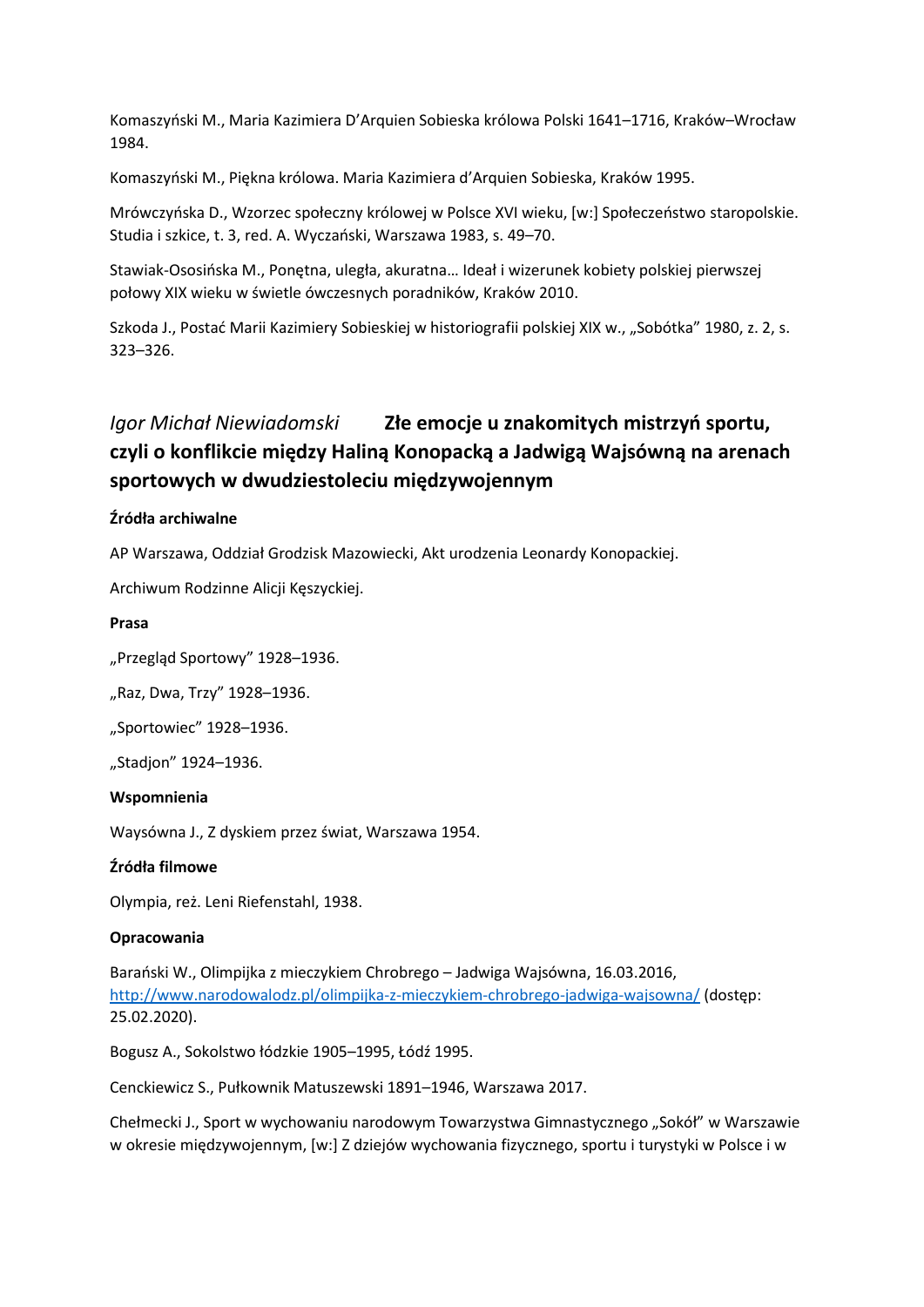Europie, red. T. Drozdek-Małolepsza, J. Kosiewicz, E. Małolepszy, Częstochowa 2016, s. 45–68. <https://doi.org/10.16926/zdwfsit.03>

Cubała A., Igrzyska życia i śmierci. Sportowcy w powstaniu warszawskim, Oświęcim 2018.

Dziubiński Z., Geneza prestiżu sportu i sport jako źródło prestiżu, [w:] Kultura fizyczna a prestiż społeczny, red. Z. Dziubiński, M. Lenartowicz, Warszawa 2018, s. 15–35.

Jakubowska H., Gra ciałem. Praktyki i dyskursy różnicowania płci w sporcie, Warszawa 2014.

Kołtoń R., Hiszpania 1982, [w:] Biało-czerwone mundiale, red. R. Kołtoń, Poznań 2006, s. 233–324.

Konopacka H., Wznosiłam świat miłością, Warszawa 1994.

Konopacka-Matuszewska-Szczerbińska Halina, właśc. Leonarda Kazimiera (1900–89), [w:] Polscy Olimpijczycy XX wieku (1924–2002), t. 1, red. B. Tuszyński, Wrocław 2004, s. 379–381.

Kurzyński H. i in., Historia finałów lekkoatletycznych mistrzostw Polski 1922–2011. Konkurencje kobiece, Bydgoszcz 2011.

Mazur Z., Wpływ feminizmu na sport kobiet, [w:] Kultura fizyczna a zmiana społeczna, red. Z. Dziubiński, P. Rymarczyk, Warszawa 2014, s. 91–99.

Metelska A., Złota. Legenda Haliny Konopackiej, Wołowiec 2019.

Miller S.G., Starożytni olimpijczycy. Sportowe życie antycznej Grecji, tłum. I. Żółtowska, Warszawa 2006.

Mucha K.W., Obóz narodowy w Łódzkiem w latach 1926–1939, Łódź 2009.

Niewiadomski I., Ideały olimpijskie w życiu Jadwigi Wajsówny na podstawie książki "Z dyskiem przez świat", [w:] Z najnowszych dziejów kultury fizycznej i turystyki w Polsce i w Europie (w okresie XIX–XX wieku), red. J. Kosiewicz, E. Małolepszy, N. Organista, Częstochowa 2018, s. 105–118. <https://doi.org/10.16926/zndkftpe2018.07>

Organista N., Różnice płci jako różnice w sporcie w perspektywie feministycznej (na przykładzie obsady pozycji w organach jednoosobowych i kolegialnych oraz regulacji formalnych polskich, brytyjskich i międzynarodowych organizacji społecznych), Warszawa 2014.

Organista N., Wpływ feminizmu na stan współczesnego sportu, [w:] Kultura fizyczna a zmiana społeczna, red. Z. Dziubiński, P. Rymarczyk, Warszawa 2014, s. 101–108.

Rotkiewicz M., Z radości życia. Halina Konopacka, Warszawa 2018.

Rozmowy w blasku olimpijskiego znicza, red. W. Firek, K. Płoszaj, D. Przybylski, Opole 2016.

Rząd Ł., Wpływ sukcesów mistrza na dyscyplinę sportową. Adam Małysz w oczach internautów, Bydgoszcz 2013.

Szarota T., Okupowanej Warszawy dzień powszedni. Studium historyczne, Warszawa 2010.

Szczepłek S., Przedwojenna celebrytka, "Plus minus. Rzeczpospolita", 4-5.08.2018, s. 26-27.

Walters G., Igrzyska w Berlinie. Jak Hitler ukradł olimpijski sen, tłum. N. Radomski, Poznań 2008.

Wajs-Marcinkiewicz. W ślady Konopackiej, [w:] Poczet olimpijczyków polskich, z. 1, red. K. Dajbor, J. Atlas, s. 55–61.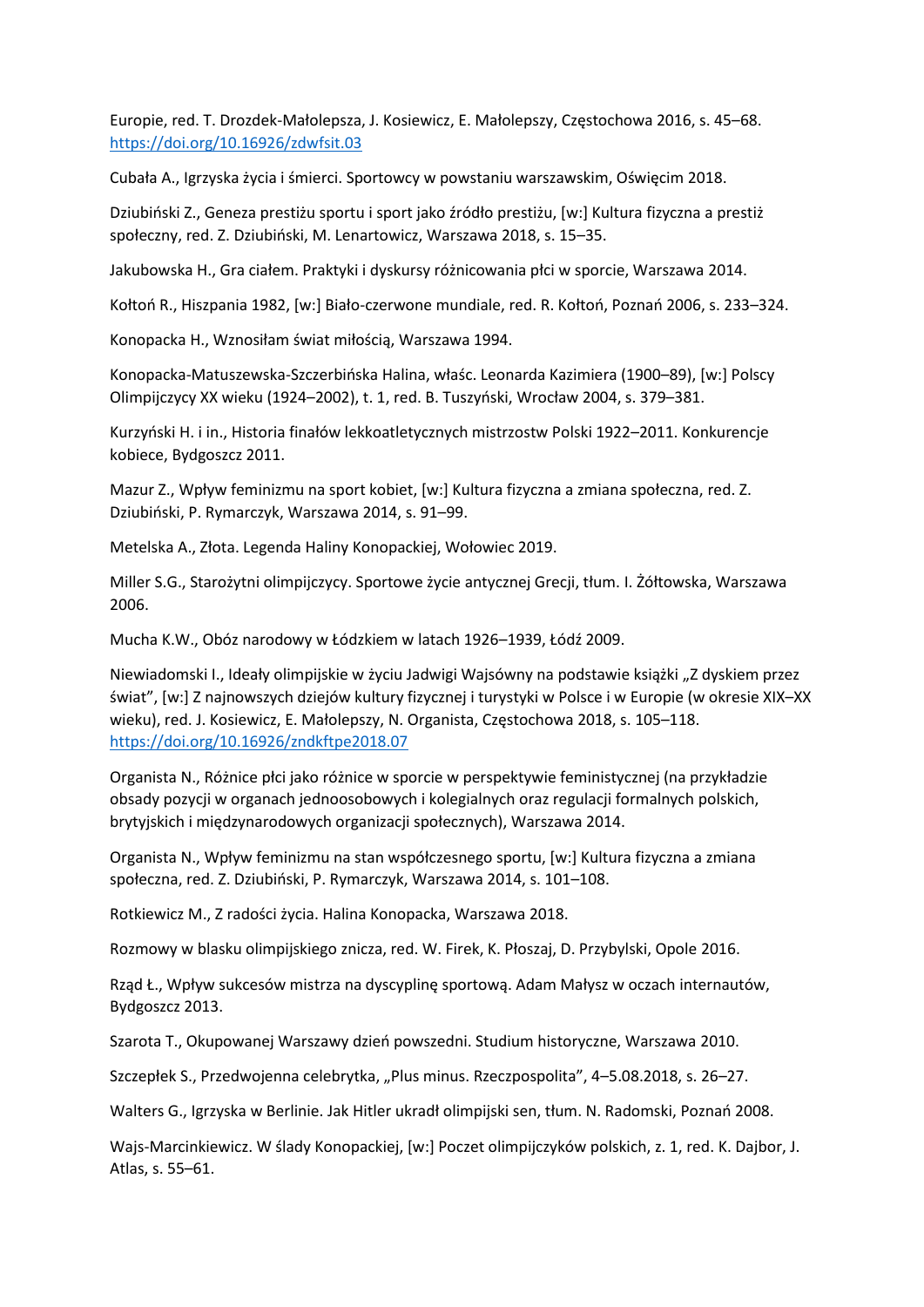Ways (Wajs)-Grętkiewicz-Marcinkiewicz Jadwiga (1912–90), [w:] Polscy Olimpijczycy XX wieku (1924– 2002), t. 2, red. B. Tuszyński, Wrocław 2004, s. 338–339.

#### **Strony internetowe**

Archiwum strony internetowej powiatu pabianickiego, <http://archiwum.powiat.pabianice.pl/metadot/index.pl?id=9569> (dostęp: 24.02.2020).

Film Polski.pl. Internetowa baza filmu polskiego, <http://www.filmpolski.pl/fp/index.php?film=4210757> (dostęp: 24.02.2020).

Halina Konopacka. Piękna, zdolna, odważna, siódmy odcinek serii Link do historii. Dostępny na platformie Youtube, [https://www.youtube.com/watch?v=yendLfgjVU4,](https://www.youtube.com/watch?v=yendLfgjVU4) 2.08.2018 (dostęp: 24.02.2020).

Internetowy słownik języka polskiego PWN, hasło "olimpiada", <https://sjp.pwn.pl/sjp/olimpiada;2569706.html> (dostęp: 24.02.2020).

Petruczenko M., Pierwsza dama II Rzeczpospolitej. Równo 90 lat temu Halina Konopacka przeszła do historii, "Przegląd Sportowy.pl", [https://www.przeglad-sportowy.pl/lekkoatletyka/halina-konopacka](https://www.przeglad-sportowy.pl/lekkoatletyka/halina-konopacka-wspomnienie-pierwszej-polskiejmistrzyni-olimpijskiej-czesc-1/cpvg10z)[wspomnienie-pierwszej-polskiejmistrzyni-olimpijskiej-czesc-1/cpvg10z,](https://www.przeglad-sportowy.pl/lekkoatletyka/halina-konopacka-wspomnienie-pierwszej-polskiejmistrzyni-olimpijskiej-czesc-1/cpvg10z) 31.08.2018 (dostęp: 24.02.2020).

Ufel L., Cukrowa rekordzistka, "Przegląd Sportowy.pl", [https://www.przegladsportowy.pl/ps](https://www.przegladsportowy.pl/ps-historia/jadwiga-wejsowna-sylwetka-nastepczyni-haliny-konopackiej-or-ps-historia/p1kl8r5)[historia/jadwiga-wejsowna-sylwetka-nastepczyni-haliny-konopackiej-or-ps-historia/p1kl8r5,](https://www.przegladsportowy.pl/ps-historia/jadwiga-wejsowna-sylwetka-nastepczyni-haliny-konopackiej-or-ps-historia/p1kl8r5) 20.05.2019 (dostęp: 24.02.2020).

Z radości życia. Halina Konopacka, strona internetowa Muzeum Sportu i Turystyki w Warszawie, 31.07.2018, [https://www.muzeumsportu.waw.pl/wystawy/archiwum/2018/697-z-radosci-zycia](https://www.muzeumsportu.waw.pl/wystawy/archiwum/2018/697-z-radosci-zycia-halina-konopacka)[halina-konopacka](https://www.muzeumsportu.waw.pl/wystawy/archiwum/2018/697-z-radosci-zycia-halina-konopacka) (dostęp: 24.02.2020).

# *Anna Suska* **Kiedy kobieta zabija... Portrety zabójczyń w polskim dyskursie Publicznym**

### **Akty prawne**

Ustawa z dnia 6 czerwca 1997 r. – Kodeks karny (Dz.U. 1997 nr 88 poz. 553).

### **Opracowania**

Błachut J., Kobiety recydywistki w świetle badań kryminologicznych, Wrocław 1981.

Budyn-Kulik M., Zabójstwo tyrana domowego. Studium prawnokarne i wiktymologiczne, Lublin 2005.

Campbell A., Jej niezależny umysł. Psychologia ewolucyjna kobiet, tłum. J. Kantor-Martynuska, Kraków 2004.

Dembowska I., Profilowanie kryminalne sprawczyń seryjnych zabójstw, [w:] Acta Erasmiana. Prace z zakresu integracji europejskiej oraz nauk penalnych, red. M. Sadowski, P. Szymaniec, Wrocław 2011, s. 357–380.

Dutka J., Przemoc wobec kobiet i kobieca agresja w kontekście ról płciowych i mylnego uznania ("misrecognition"), "Filozofia Publiczna i Edukacja Demokratyczna" 2014, t. 3, nr 2, s. 139–160.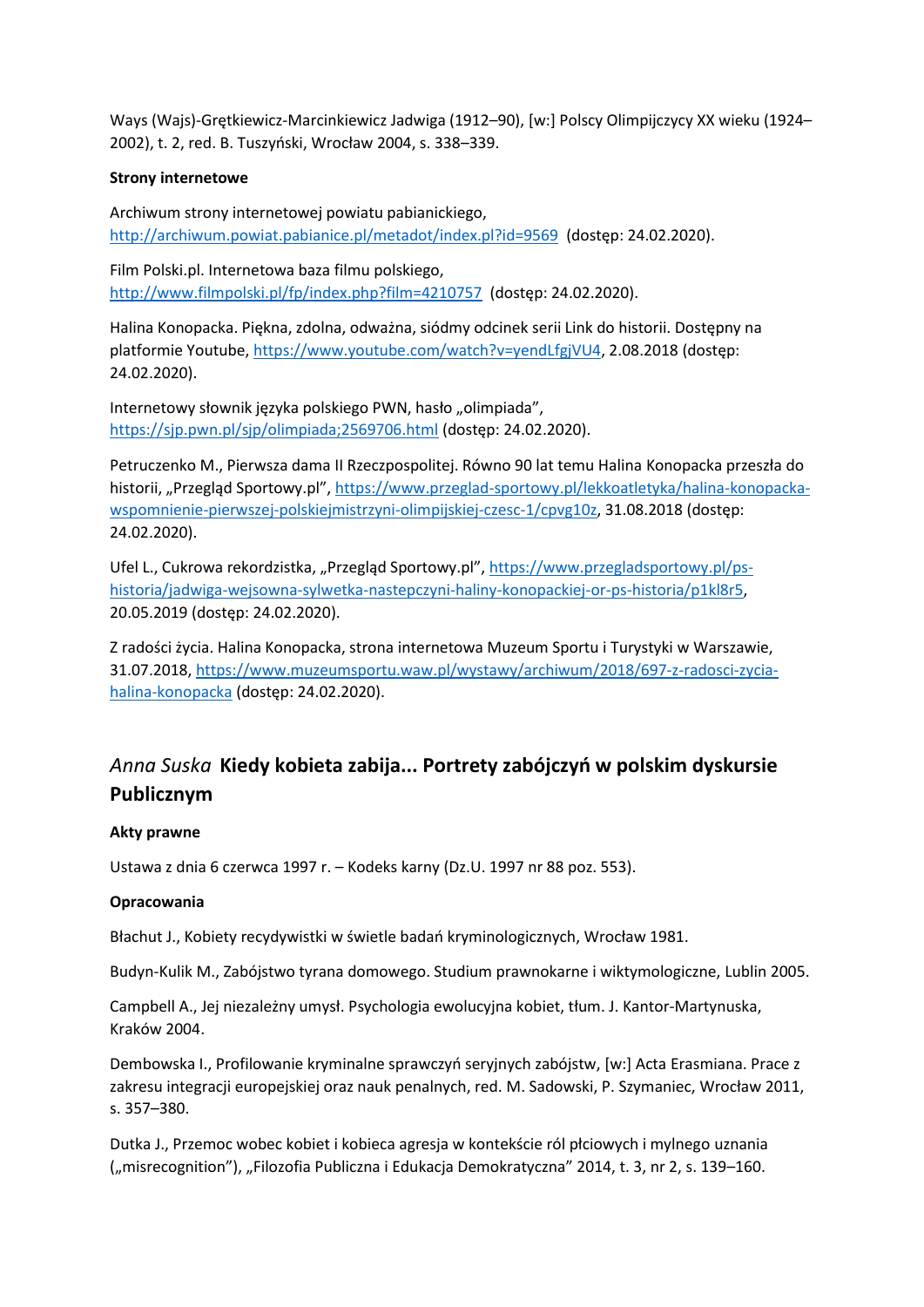<https://doi.org/10.14746/fped.2014.3.2.20>Przestępczość kobiet. Wybrane aspekty, red. J. Brzezińska, Warszawa 2017.

Suska A., "Żelazna dama" czy "strażniczka domowego ogniska" – analiza wizerunku kobiety w polskiej polityce, [w:] Inność? Obcość? Norma?, red. K. Zakrzewska, Warszawa 2018, s. 105–122.

Szczepanik R., Struktura i dynamika przestępczości kobiet, [w:] Resocjalizacja: ciągłość i zmiana, red. M. Konopczyński, B.M. Nowak, Warszawa 2008, s. 173–188.

Zoll A., Kodeks karny. Część szczególna, t. 2: Komentarz do art. 117–277 k.k., Warszawa 2013.

#### **Źródła internetowe i materiały prasowe**

Aksamit B., Dlaczego dzieciobójczynie biorą całą winę na siebie, a mężczyźni unikają odpowiedzialności? [rozmowa], [https://wyborcza.pl/1,87648,16869694,Dlaczego\\_dzieciobojczynie\\_biora\\_cala\\_wine\\_na\\_siebie\\_.html](https://wyborcza.pl/1,87648,16869694,Dlaczego_dzieciobojczynie_biora_cala_wine_na_siebie_.html) (dostęp: 5.12.2018).

Bogdańska K., Nastolatkowie zabili własne dziecko. Szokujące doniesienia, [https://wiadomosci.wp.pl/nastolatkowie-zabili-wlasne-dziecko-szokujace](https://wiadomosci.wp.pl/nastolatkowie-zabili-wlasne-dziecko-szokujace-doniesienia6230058203735681a)[doniesienia6230058203735681a](https://wiadomosci.wp.pl/nastolatkowie-zabili-wlasne-dziecko-szokujace-doniesienia6230058203735681a) (dostęp: 5.12.2018).

Fakt, Straszne detale śmierci małej Madzi, [https://www.fakt.pl/wydarzenia/polska/takzginela](https://www.fakt.pl/wydarzenia/polska/takzginela-madzia-trzy-wersje-smierci-madzi-tak-zmarla-madzia/xz6n32b)[madzia-trzy-wersje-smierci-madzi-tak-zmarla-madzia/xz6n32b](https://www.fakt.pl/wydarzenia/polska/takzginela-madzia-trzy-wersje-smierci-madzi-tak-zmarla-madzia/xz6n32b) (dostęp: 5.12.2018).

Fakt, Żona zabiła męża tyrana, [https://www.fakt.pl/wydarzenia/polska/zona](https://www.fakt.pl/wydarzenia/polska/zona-zabilamezatyrana/ttxvrz7#slajd-1)[zabilamezatyrana/ttxvrz7#slajd-1](https://www.fakt.pl/wydarzenia/polska/zona-zabilamezatyrana/ttxvrz7#slajd-1) (dostęp: 2.01.2019).

Furtak E., Pani zabiła pana. Sąd: ...i dobrze zrobiła, [https://wyborcza.pl/7,87648,22494559,pani](https://wyborcza.pl/7,87648,22494559,pani-zabila-pana-sad-i-dobrze-zrobila.html)[zabila-pana-sad-i-dobrze-zrobila.html](https://wyborcza.pl/7,87648,22494559,pani-zabila-pana-sad-i-dobrze-zrobila.html) (dostęp: 2.01.2019).

Konarska I., Zabójcze kobiety, <https://www.tygodnikprzeglad.pl/zabojcze-kobiety/> (dostęp: 15.08.2019).

Policja, Przestępczość kobiet, [http://statystyka.policja.pl/st/wybrane](http://statystyka.policja.pl/st/wybrane-statystyki/przestepczosckobiet/50869,Przestepczosc-kobiet.html)[statystyki/przestepczosckobiet/50869,Przestepczosc-kobiet.html](http://statystyka.policja.pl/st/wybrane-statystyki/przestepczosckobiet/50869,Przestepczosc-kobiet.html) (dostęp: 8.04.2019).

Porębiak D., Mistrzynie zbrodni i manipulacji, [https://newsbook.pl/2019/08/09/mistrzynie-zbrodni-i](https://newsbook.pl/2019/08/09/mistrzynie-zbrodni-i-manipulacji/)[manipulacji/](https://newsbook.pl/2019/08/09/mistrzynie-zbrodni-i-manipulacji/) (dostęp: 15.08.2019).

Rzeczkowska B., Zabiła konkubenta w obronie koniecznej. Wyrok: niewinna (szczegóły), [http://www.gp24.pl/wiadomosci/slupsk/art/4727361,zabila-konkubenta-w-obroniekoniecznej](http://www.gp24.pl/wiadomosci/slupsk/art/4727361,zabila-konkubenta-w-obroniekoniecznej-wyrok-niewinna-szczegoly,id,t.html)[wyrok-niewinna-szczegoly,id,t.html](http://www.gp24.pl/wiadomosci/slupsk/art/4727361,zabila-konkubenta-w-obroniekoniecznej-wyrok-niewinna-szczegoly,id,t.html) (dostęp: 2.01.2019).

Socha R., Wyznania morderczyni Tomka Jaworskiego. 15 lat po, [https://www.polityka.pl/tygodnikpolityka/spoleczenstwo/1518588,1,wyznaniamorderczyni-tomka](https://www.polityka.pl/tygodnikpolityka/spoleczenstwo/1518588,1,wyznaniamorderczyni-tomka-jaworskiego.read)[jaworskiego.read](https://www.polityka.pl/tygodnikpolityka/spoleczenstwo/1518588,1,wyznaniamorderczyni-tomka-jaworskiego.read) (dostęp: 15.08.2019).

Sołowij C., Zabiła konkubenta, bo... był gorszy od diabła. Teraz stanęła przed sądem, [http://www.gk24.pl/wiadomosci/koszalin/art/4323119,zabila-konkubenta-bobyl-gorszy-oddiabla](http://www.gk24.pl/wiadomosci/koszalin/art/4323119,zabila-konkubenta-bobyl-gorszy-oddiabla-teraz-stanela-przed-sadem,id,t.html)[teraz-stanela-przed-sadem,id,t.html](http://www.gk24.pl/wiadomosci/koszalin/art/4323119,zabila-konkubenta-bobyl-gorszy-oddiabla-teraz-stanela-przed-sadem,id,t.html) (dostęp: 2.01.2019).

Święchowicz M., Kobiety, które zabiły swoje dzieci,

[http://www.newsweek.pl/polska/dzieciobojczynie-kobiety-ktore-zabily-swoje-dzieci-nanewsweek](http://www.newsweek.pl/polska/dzieciobojczynie-kobiety-ktore-zabily-swoje-dzieci-nanewsweek-pl,artykuly,269917,1.html)[pl,artykuly,269917,1.html](http://www.newsweek.pl/polska/dzieciobojczynie-kobiety-ktore-zabily-swoje-dzieci-nanewsweek-pl,artykuly,269917,1.html) (dostęp: 5.12.2018).